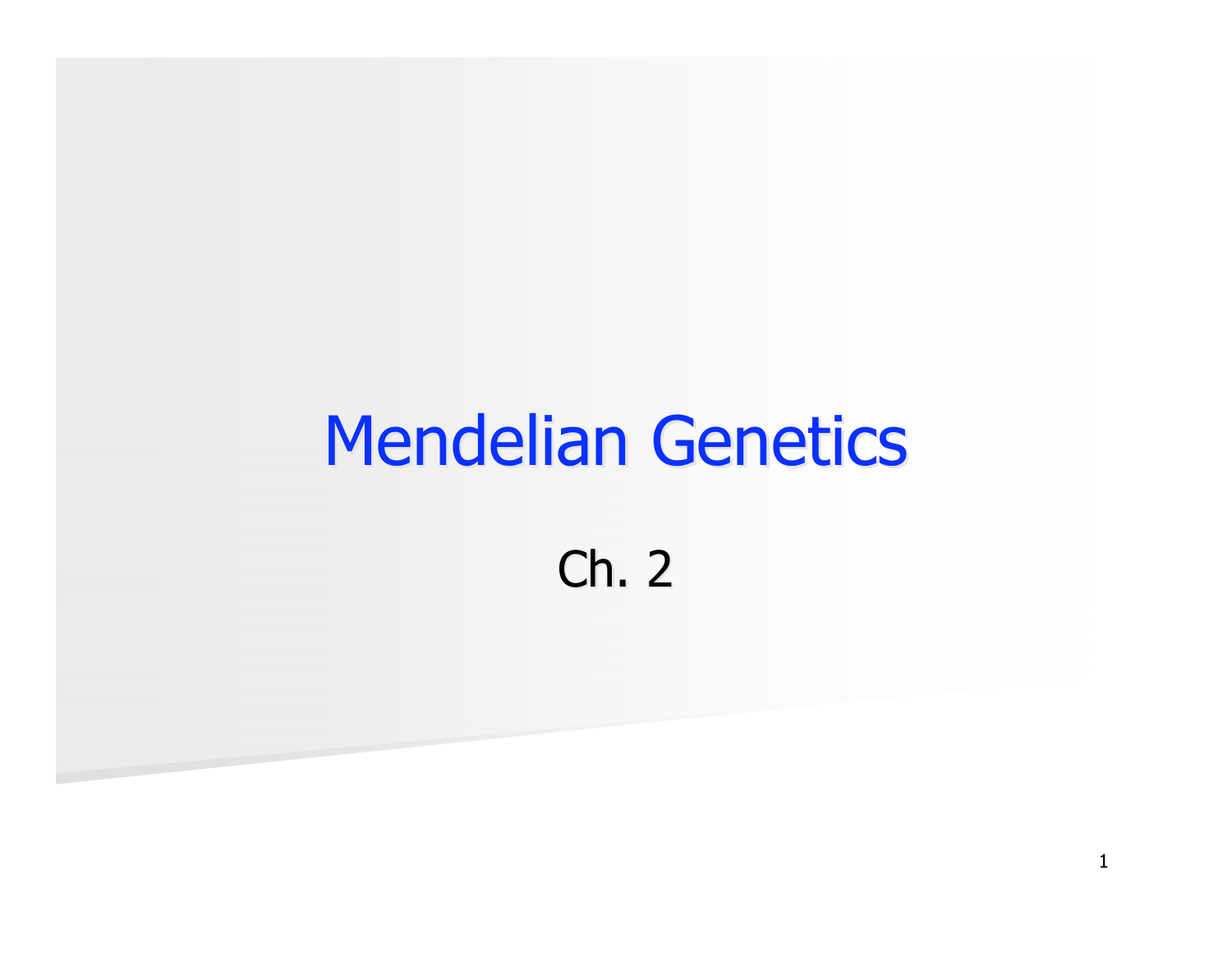### The historical puzzle of inheritance

- **E** Artificial selection has been an important practice since before recorded history
	- $-$  Selection of animals for domestication
	- $-$  Selective breeding of plants
- $\blacksquare$  19<sup>th</sup> century Breeders desire precise techniques for controlled matings in plants and animals in order to produce desired traits in many of offspring
- **Explain** why traits would not explain why traits would sometimes disappear and then reappear in subsequent generations.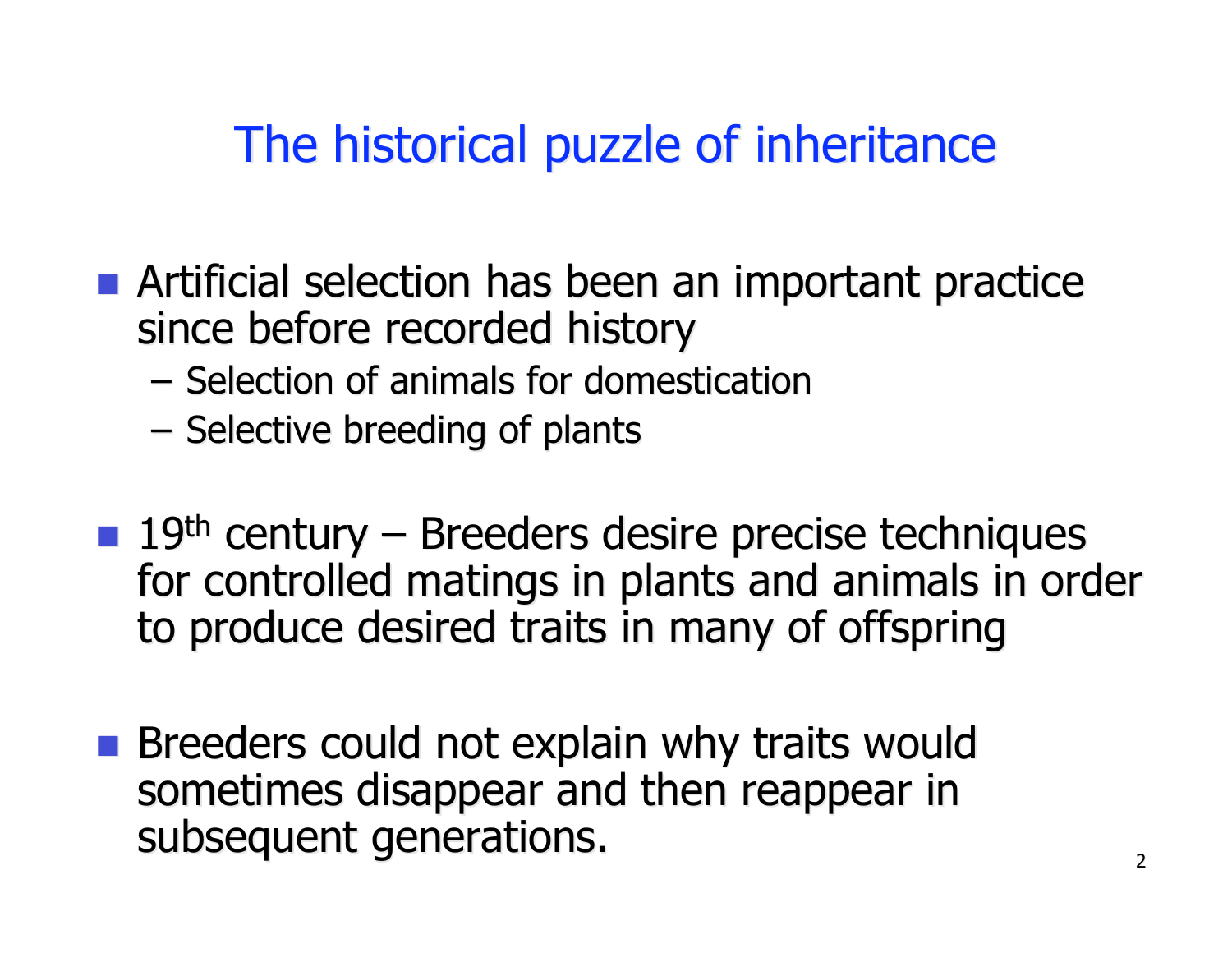# **Animal Mating Mysteries**





**Get This!**

**Want This!**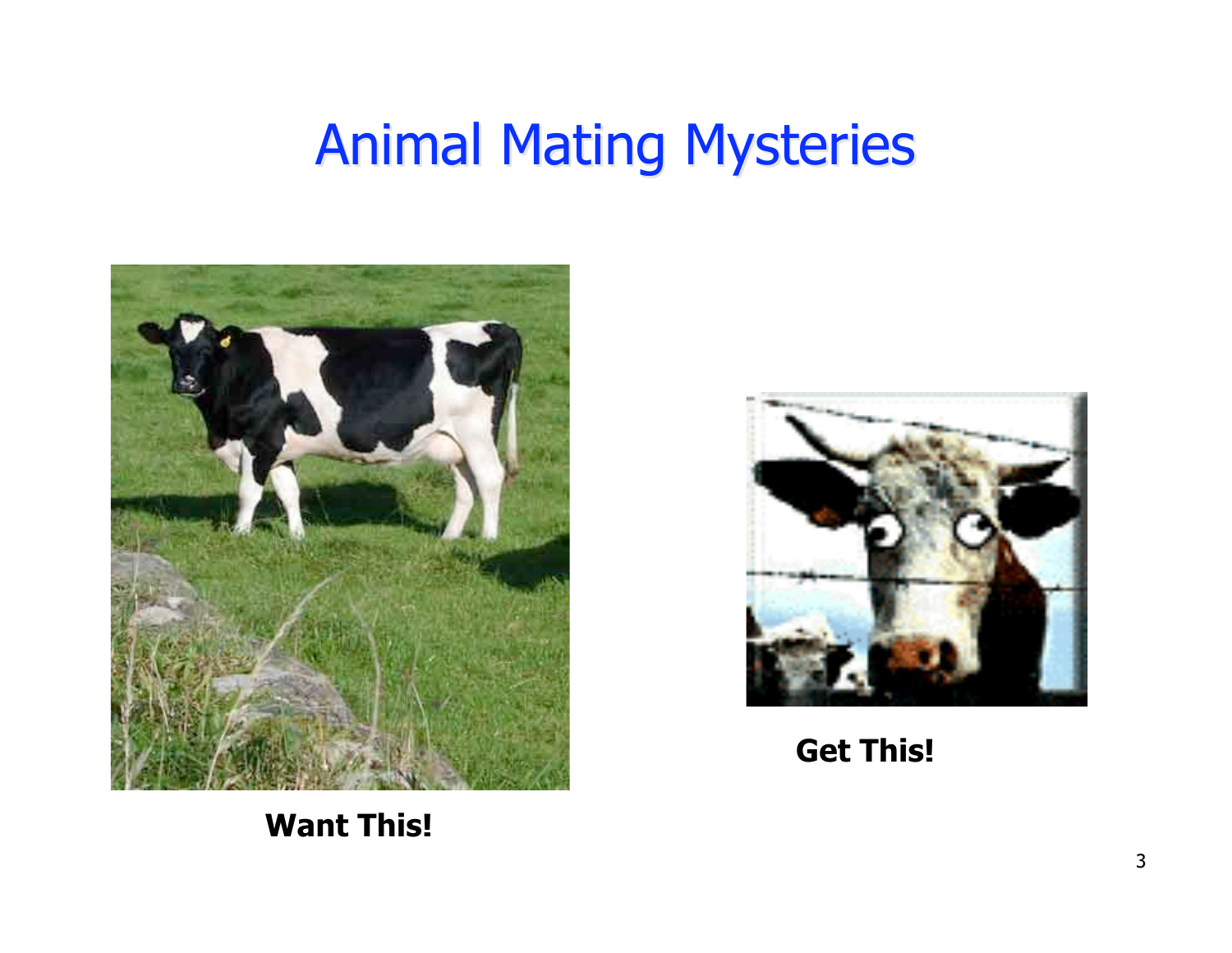Important genetics questions in the early 1800's

What traits are inherited?

# How are traits inherited?

What is the role of chance in heredity?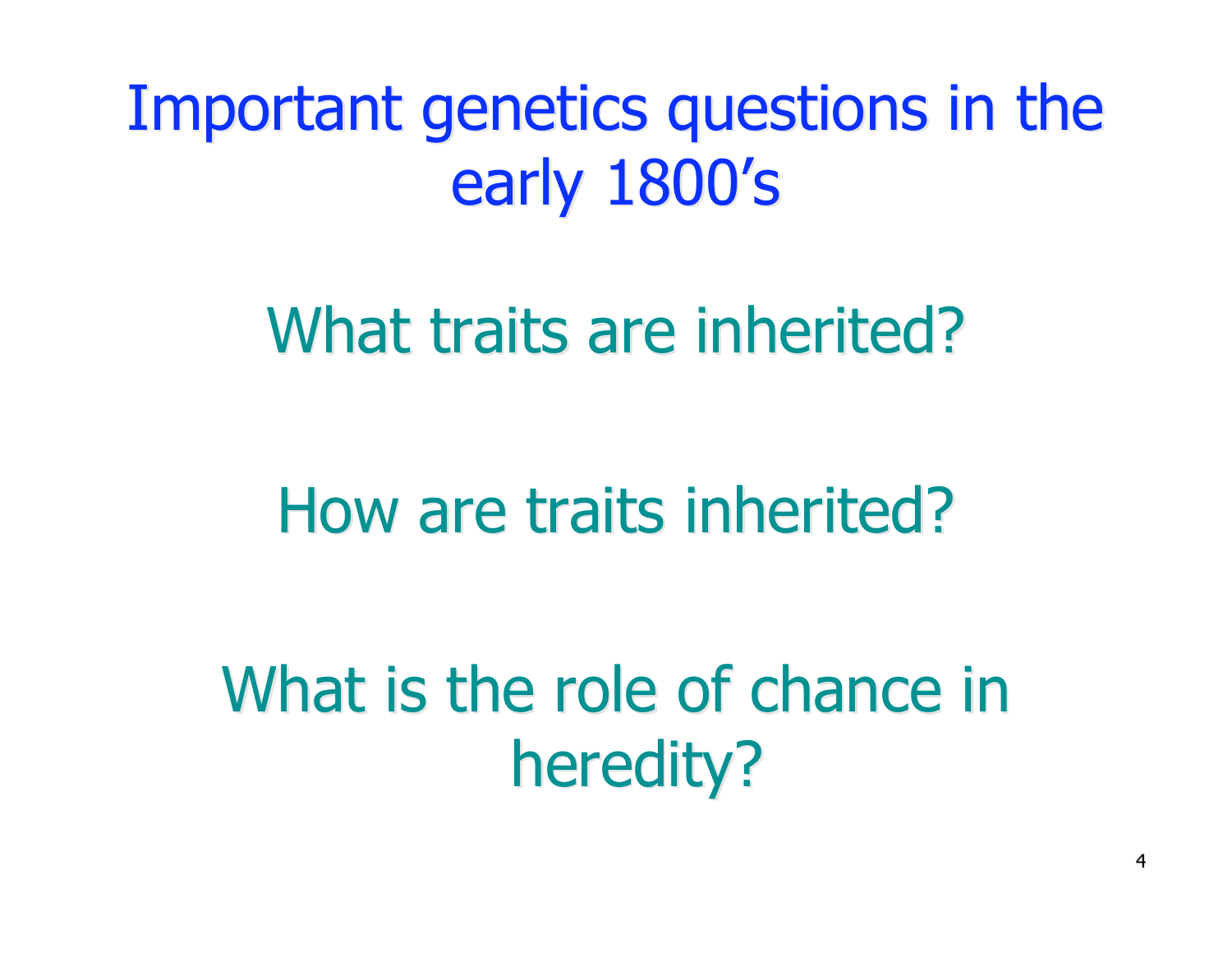# Gregor Mendel



#### **Important Facts**

Monk Founder of Genetics "Father of Genetics"

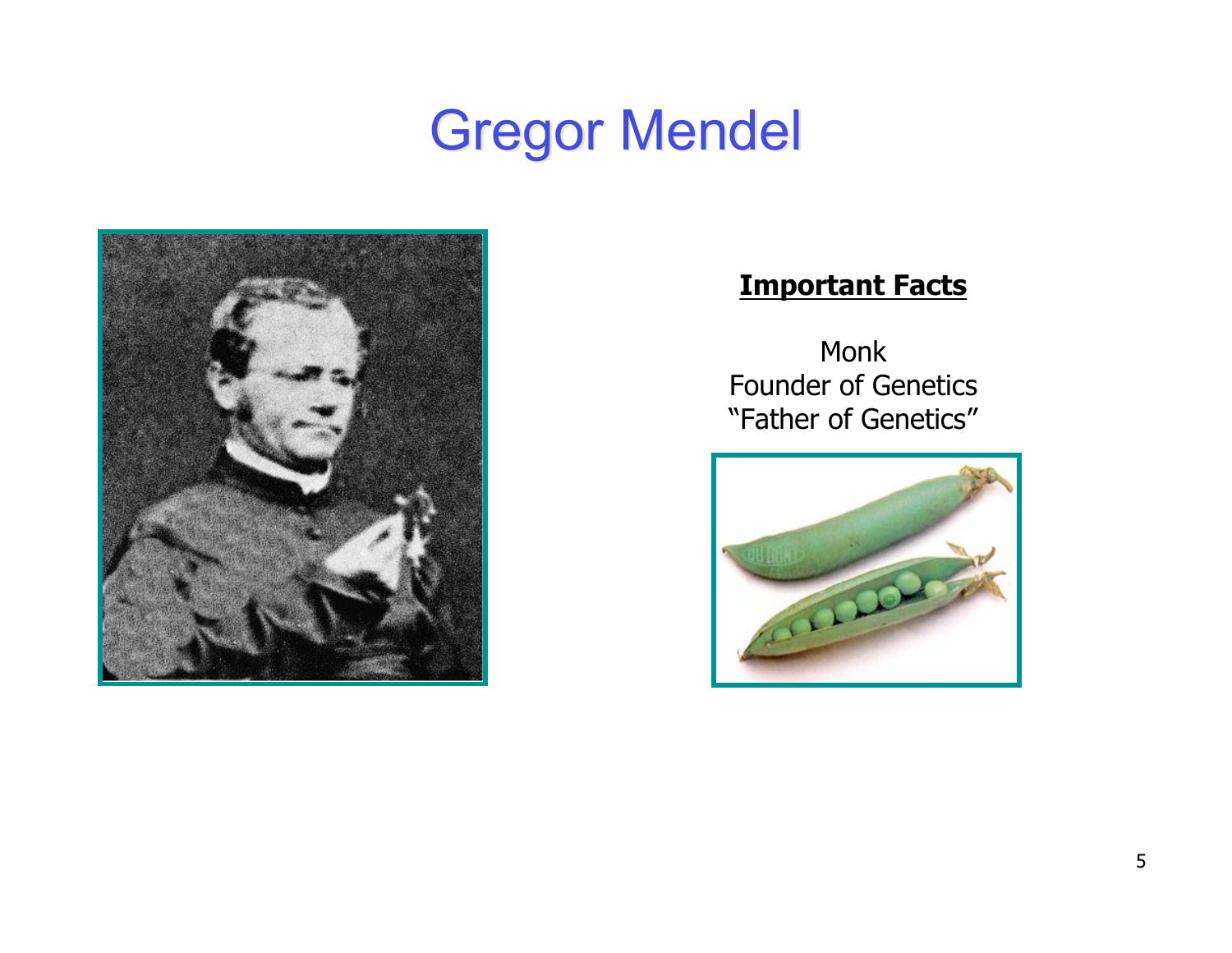#### Mendelian Genetics

- $\blacksquare$  But first, let's introduce a few terms
	- Mendelian factors are now called genes
	- Alleles are different versions of the same gene
	- An individual with two identical alleles is termed homozygous
	- An individual with two different alleles, is termed **heterozygous**
	- Genotype refers to the specific allelic composition of an individual
	- Phenotype refers to the outward appearance of an individual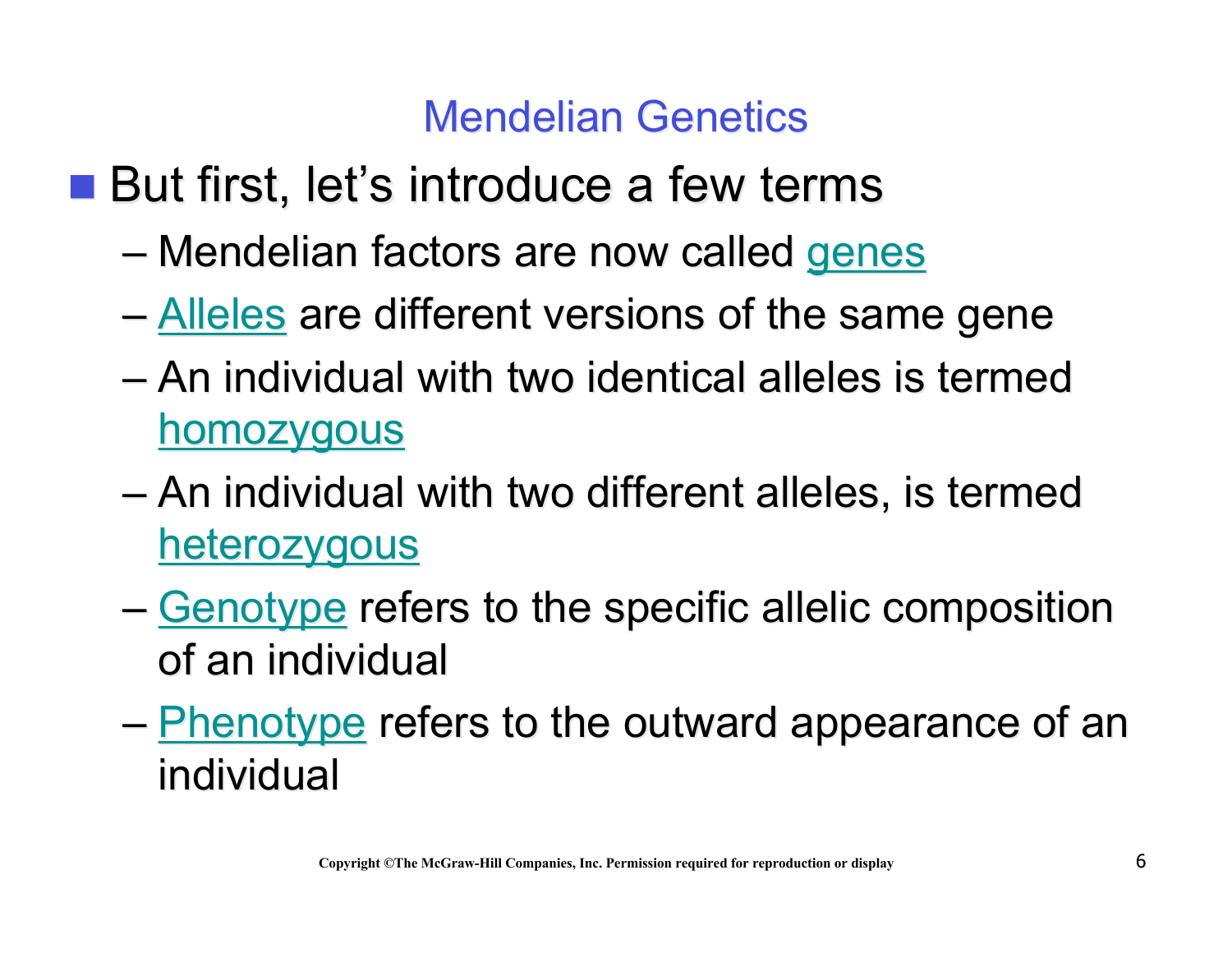# Genotype and Phenotype

- $\blacksquare$  Hereditary traits are under the control of genes (Mendel called them factors).
- **E** Genotype is the genetic makeup of an organism, a description of the genes it contains.
- **Phenotype** is the characteristics that can be observed in an organism.
- $\blacksquare$  Phenotype is determined by interaction of genes and environment.
	- Genes provide potential, but environment determines whether that potential is realized (Figure 2.1).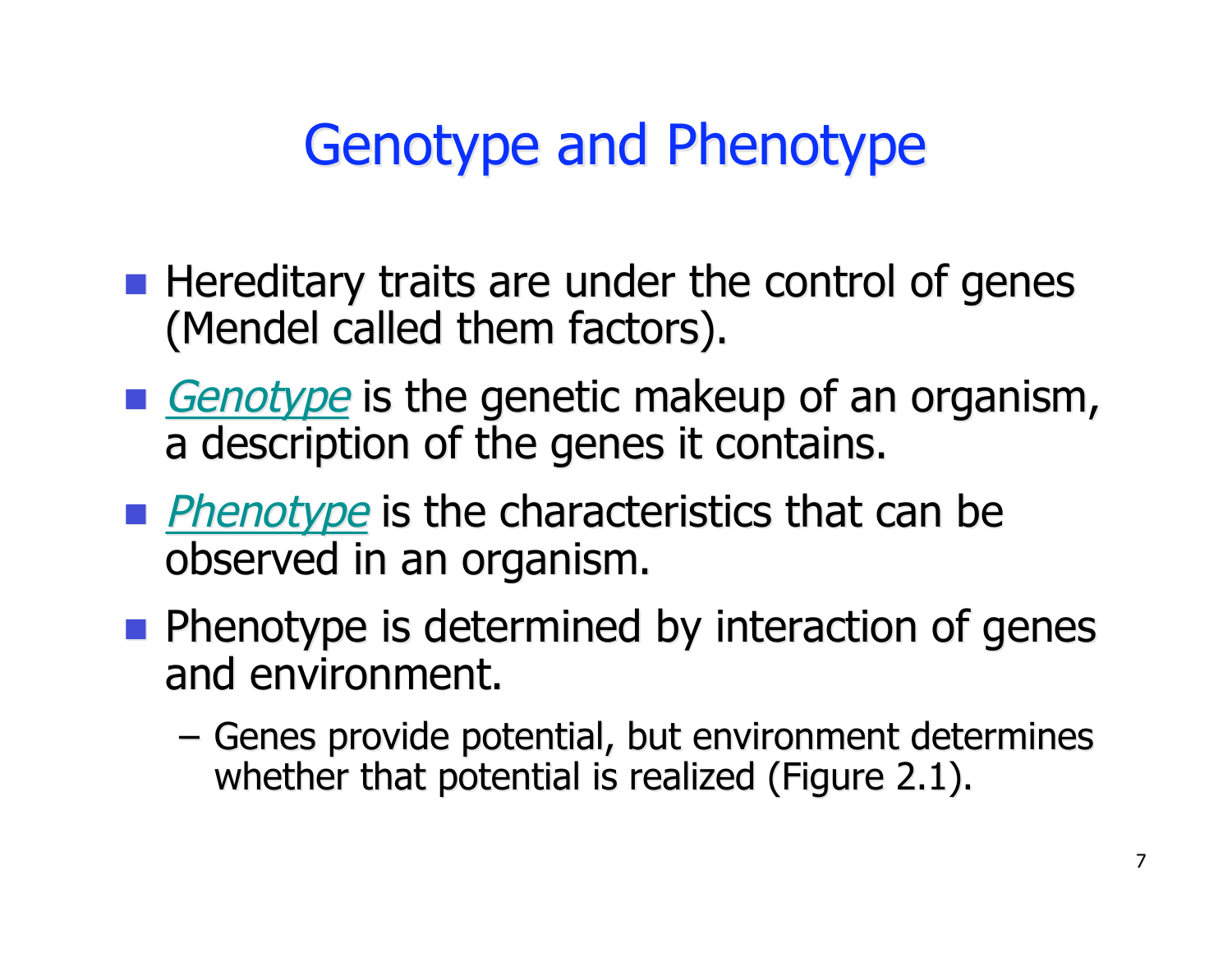Fig. 11.1 Influences on the physical manifestation (phenotype) of the genetic blueprint (genotype)

> Genotype (genetic constitution)

**Actions of** other genes and their products

**Environmental** influences and random developmental events

Phenotype (expression of Peter **Peter**  $\frac{1}{2}$  **igeneric signals**  $\frac{1}{2}$  **bending as Benjamin Cummings.** Benjamin Cummings. B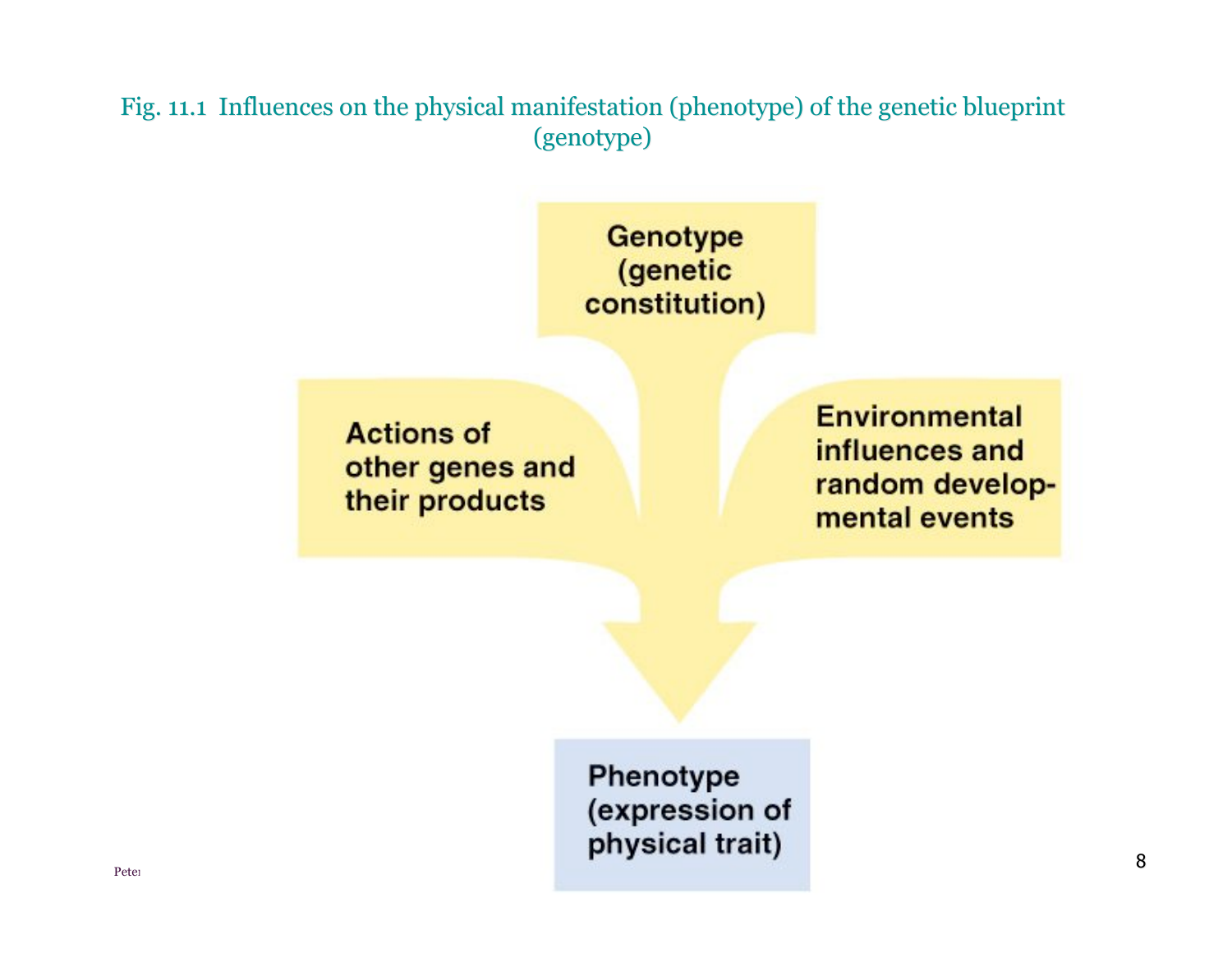### Alternative forms of traits are alleles

- **Each trait carries two copies of a unit of** inheritance, one inherited from the mother and the other from the father
- **E** Alternative forms of traits are called alleles

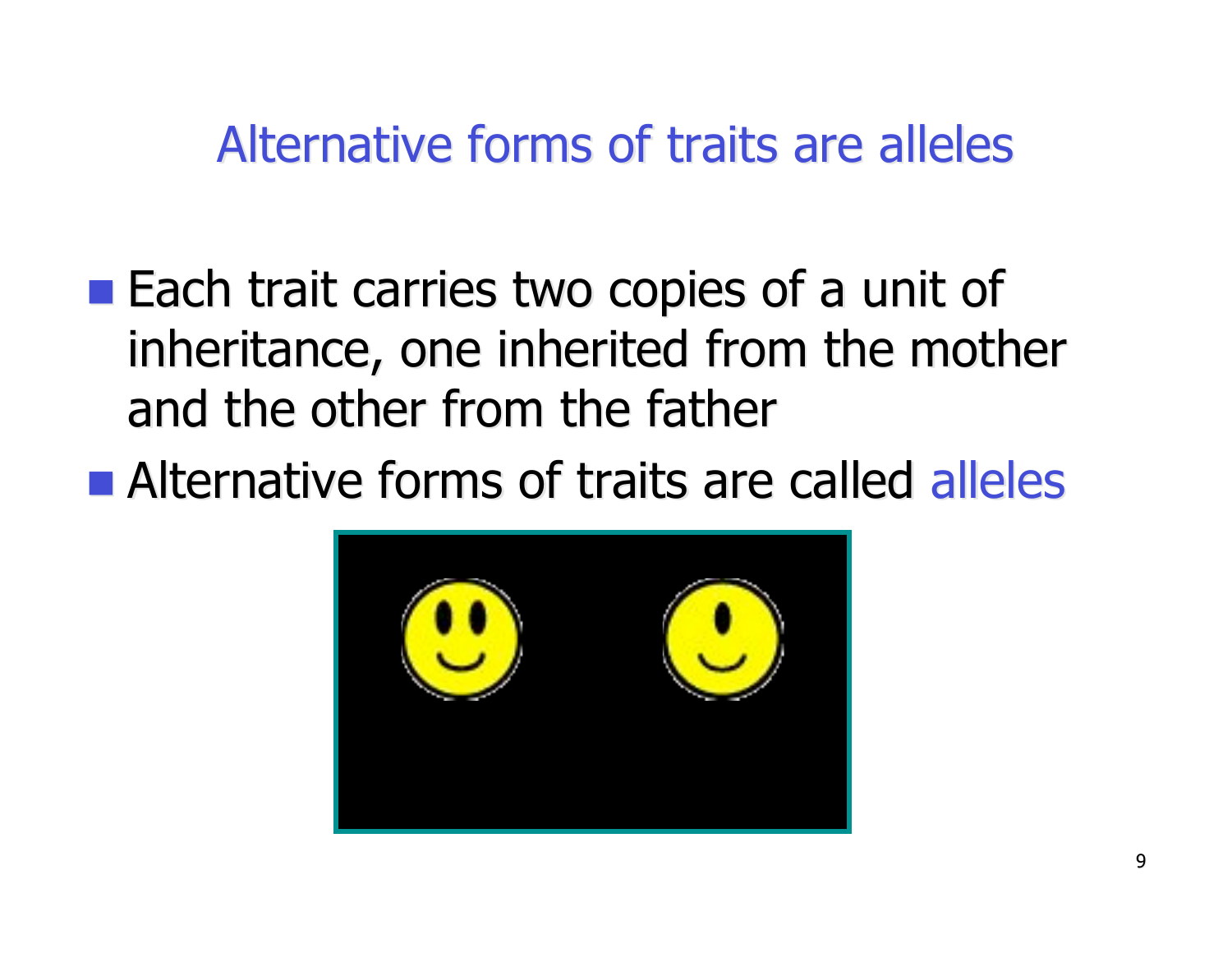### 2.1 MENDEL'S LAWS OF INHERITANCE

- **I.** His work, entitled "Experiments on Plant Hybrids" was published in 1866
- $\blacksquare$  Like many great scientific discoveries, it was ignored for 34 years
- **In 1900, Mendel's work was rediscovered by three** botanists working independently
	- Hugo de Vries of Holland
	- Carl Correns of Germany
	- Erich von Tschermak of Austria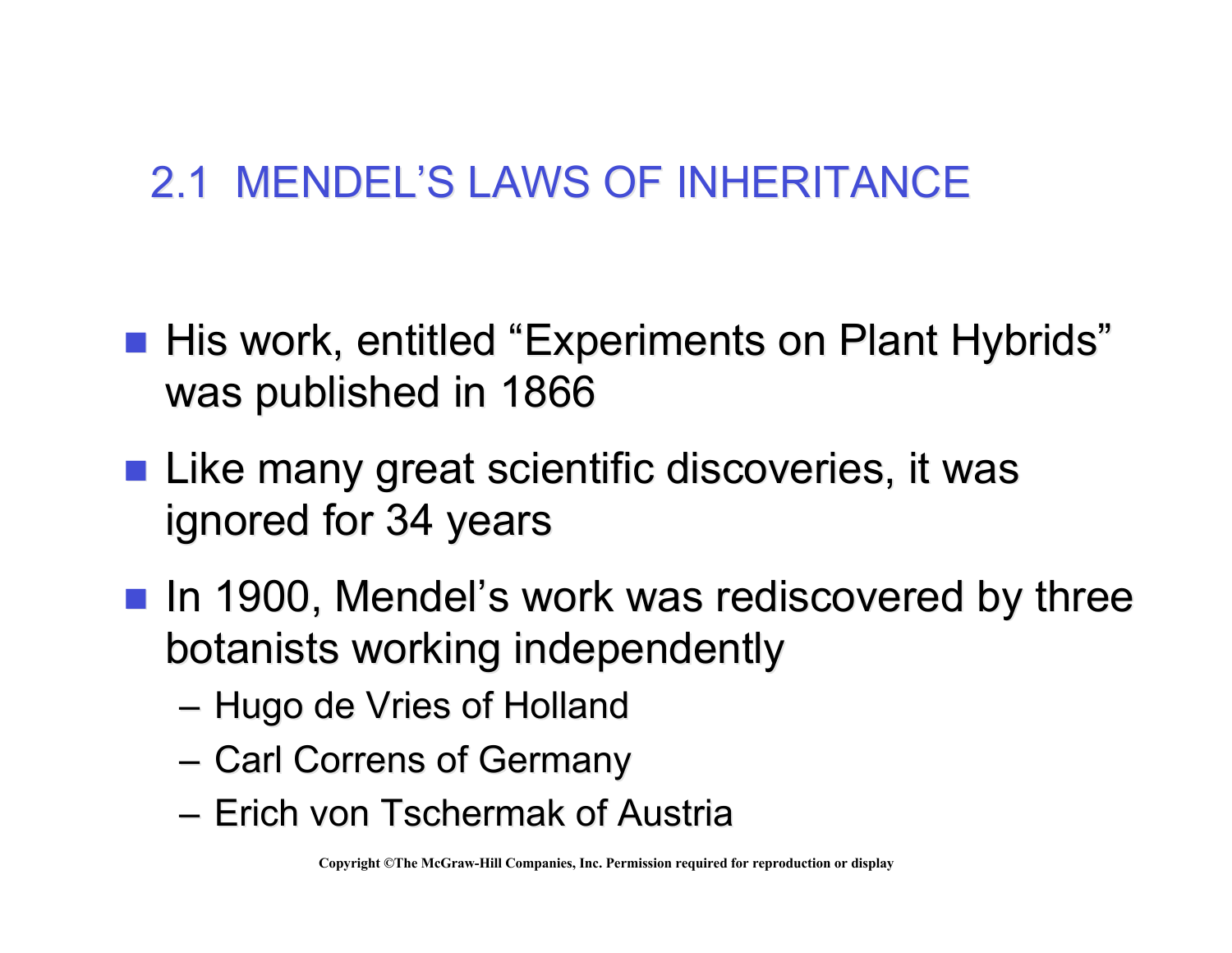# Keys to Mendel's Experiments

- $\blacksquare$  The garden pea was an ideal organism for study because:
	- Vigorous growth
	- Self fertilization
	- Easy to cross fertilize
	- Produces large number of offspring each generation
- . Mendel analyzed traits with discrete alternative forms (one of two options)
	- purple vs. white flowers
	- yellow vs. green peas
	- round vs. wrinkled seeds
	- long vs. short stem length
- $\blacksquare$  Mendel established pure/true breeding lines to conduct his experiments.
	- (traits remain constant from generation to generation)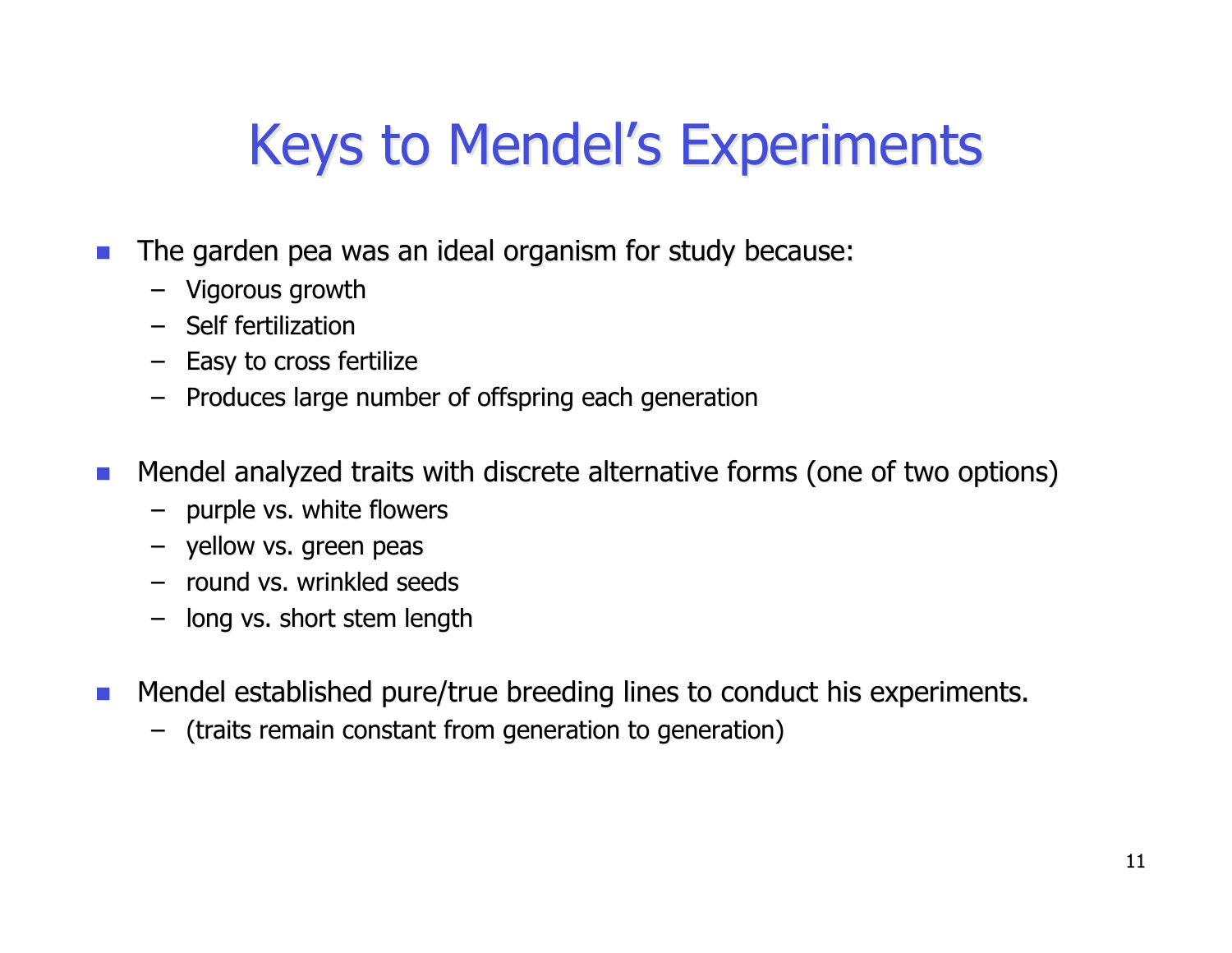### Monohybrid Crosses and Mendel's Principle of **Segregation**

### **Terminology used in breeding experiments:**

- $-$  Parental generation is the P generation.
	- True breeding unless stated otherwise
- Progeny of P generation is the first filial generation,
	- **-** designated F1.
- When F1 interbreed or are "selfed",
	- the second filial generation, F2, is produced.
	- $-$  F2 is always F1 x F1
- $-$  Subsequent interbreeding produces F3, F4, and F5 generations.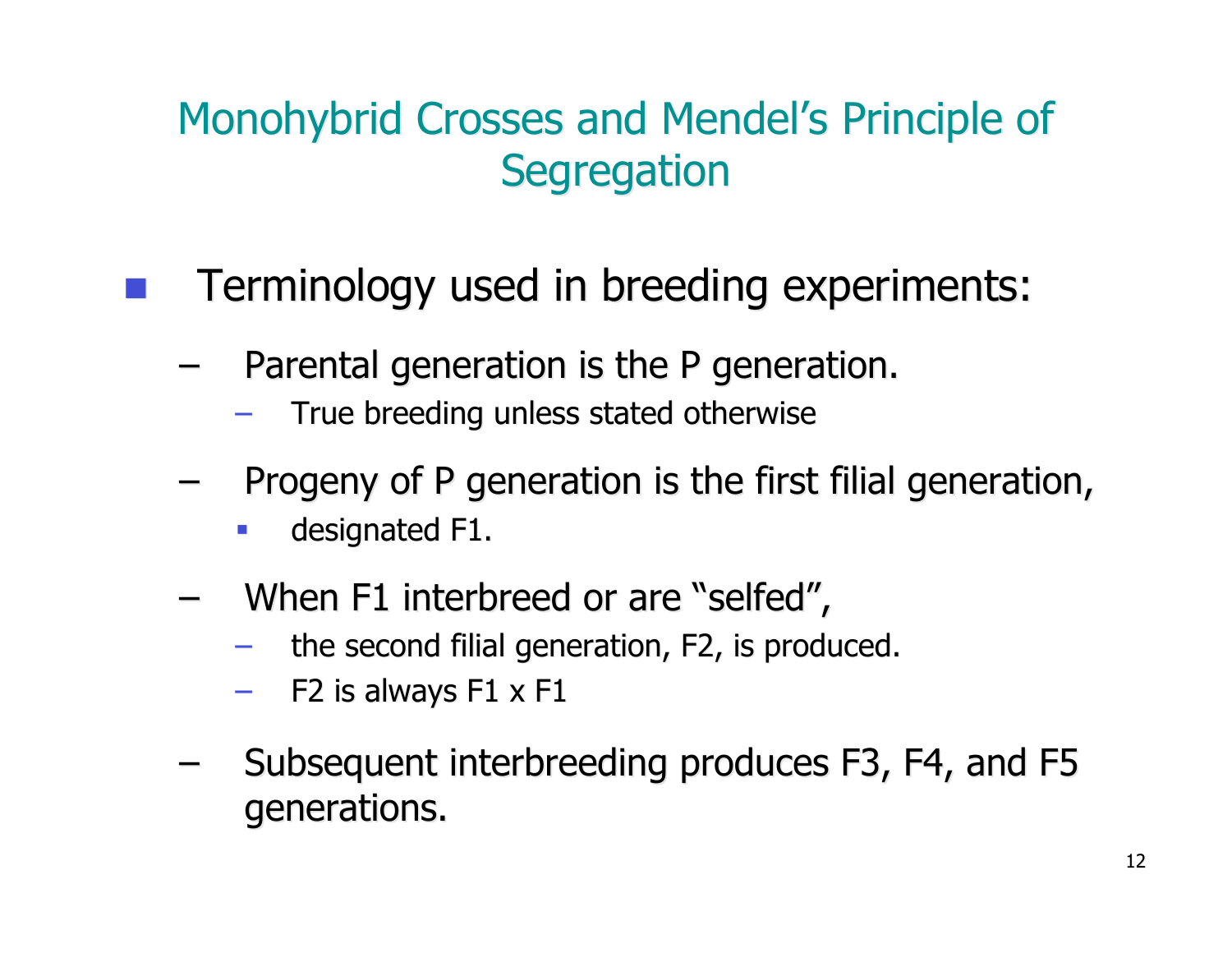### Monohybrid Crosses and Mendel's Principle of **Segregation**

- $\blacksquare$  A monohybrid cross involves true-breeding strains that differ in a single trait.
- $\blacksquare$  To determine whether both parents contribute equally to the phenotype of a particular trait in offspring
	- a set of reciprocal crosses is performed.
- $\blacksquare$  In Mendelian genetics, offspring of a monohybrid cross will exactly resemble only one of the parents.
	- This is the principle of uniformity in F1 (Figure 2.5).
	- Complete dominance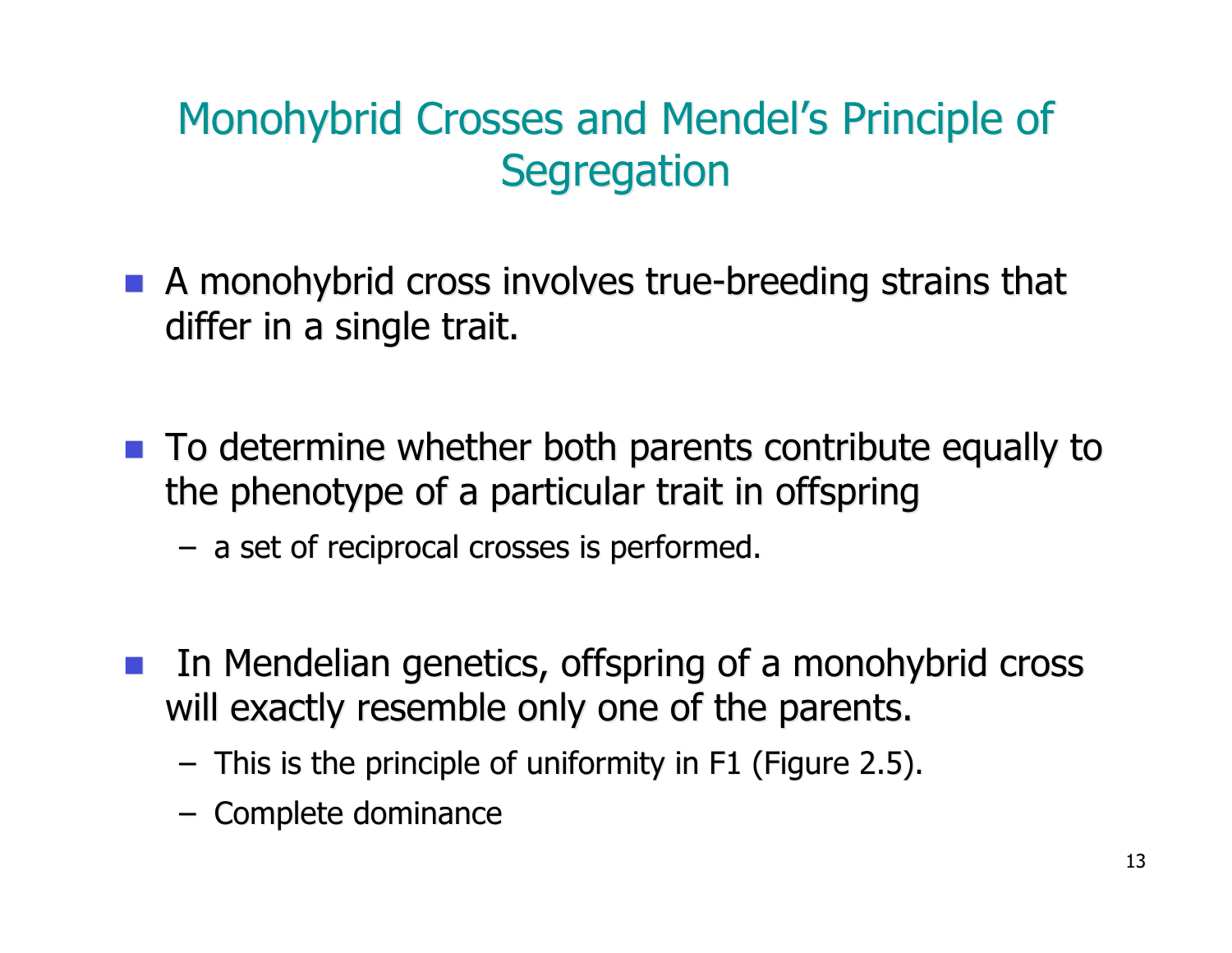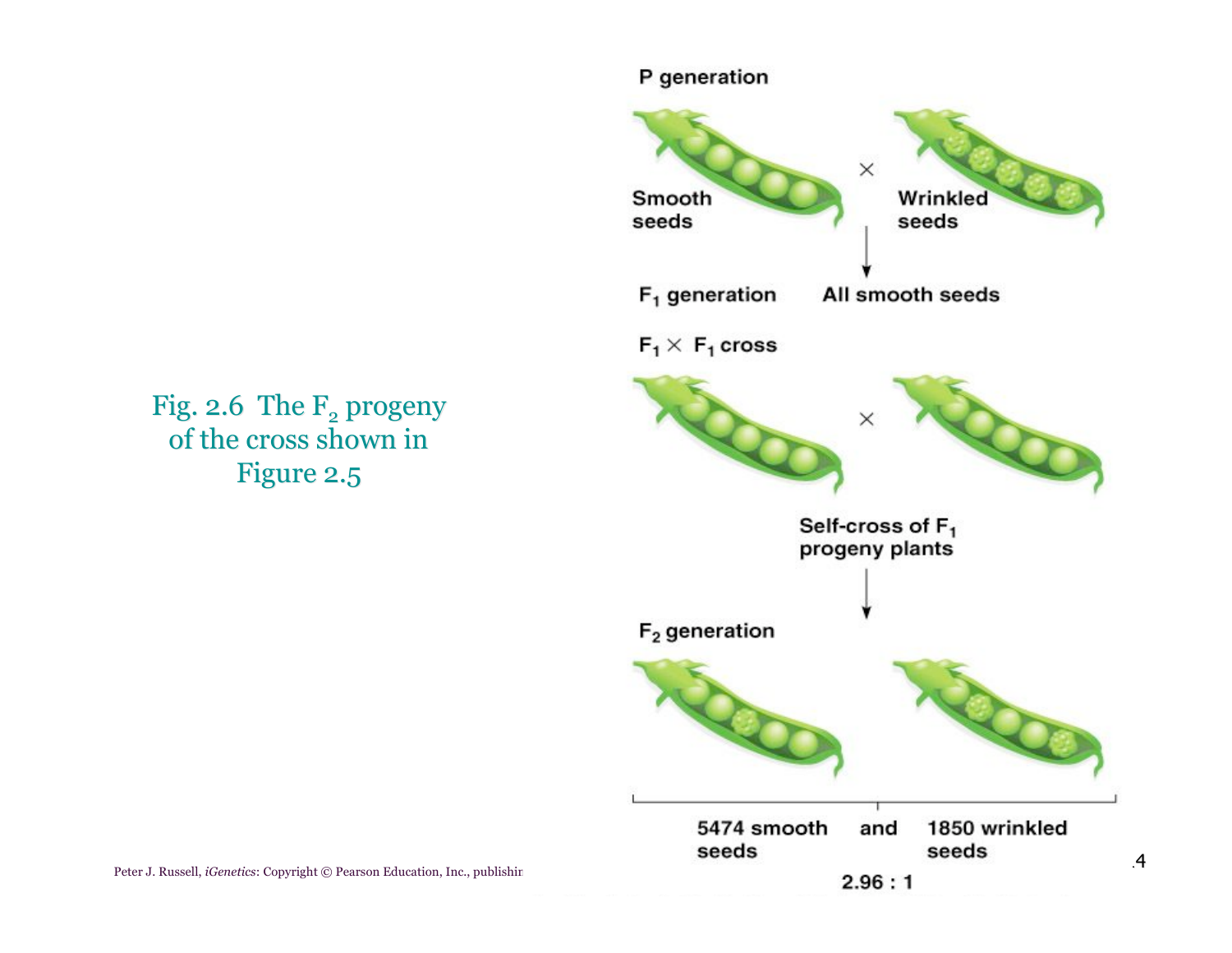Monohybrid Crosses and Mendel's Principle of Segregation

- $\blacksquare$  Mendel noted that traits that disappear in the F1 reappear in the F2.
- $\blacksquare$  The F2 has a ratio of about three individuals with the phenotype of the F1 to one individual with the "reappearing" phenotype
	- $-3:1$  ratio
	- 3/4 to 1/4
- **I.** Mendel reasoned that information to create the trait was present in the F1 in the form of "factors"
	- $-$  now called genes (Figure 2.6).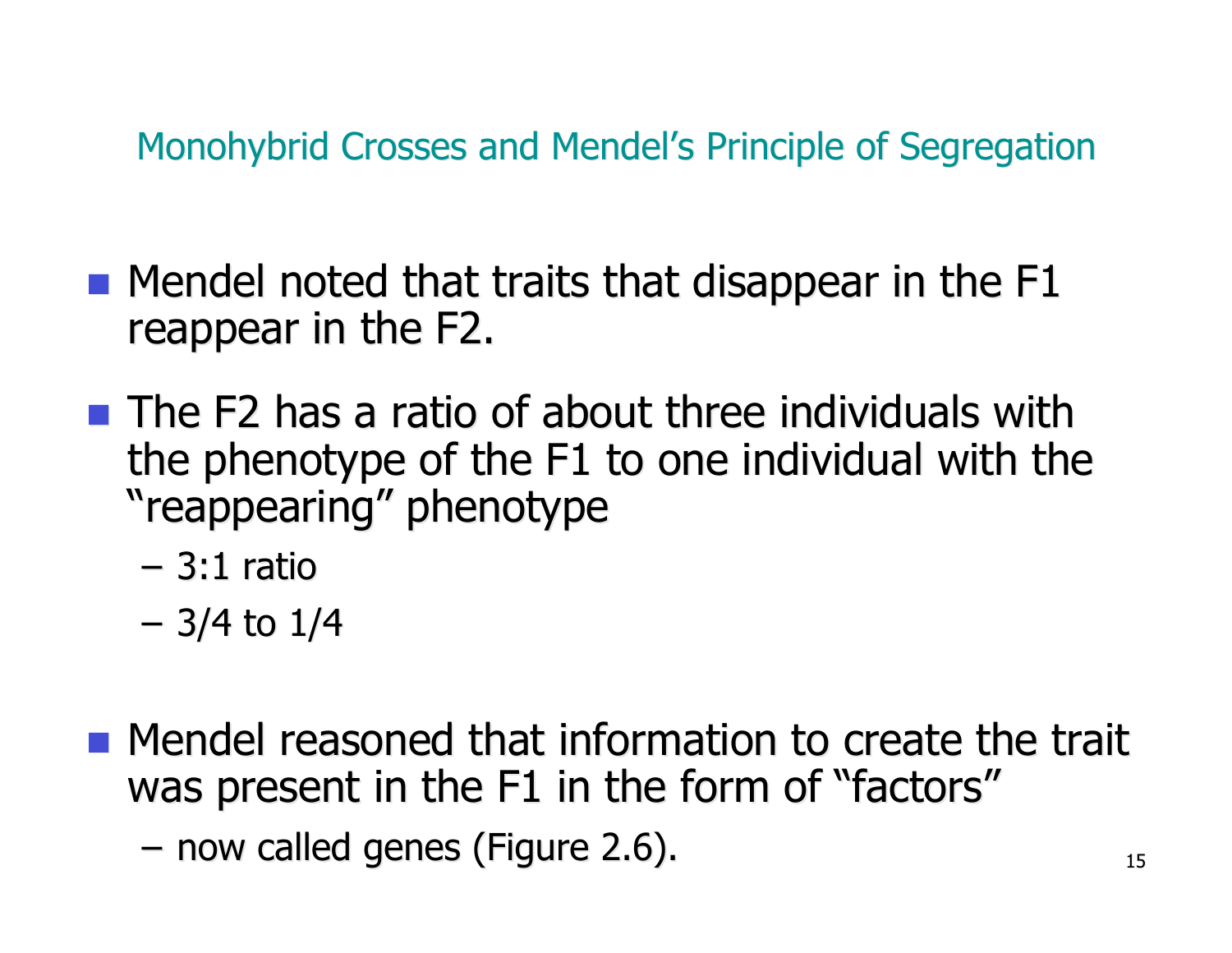Monohybrid Crosses and Mendel's Principle of Segregation

 $\blacksquare$  By convention, letters may be used to designate alleles,

- with the dominant a capital letter  $(S)$
- and the recessive in lowercase  $(s)$ .
- $\blacksquare$  Individuals with identical alleles are said to be homozygous homozygous for that gene
	- $-$  (e.g., genotypes SS and ss)
	- because all their gametes will have the same allele for this trait.
- $\blacksquare$  Individuals with different alleles are heterozygous
	- $-$  (e.g., Ss)
	- because 1/2 of their gametes will contain one allele, and 1/2 the other (Figure 2.7).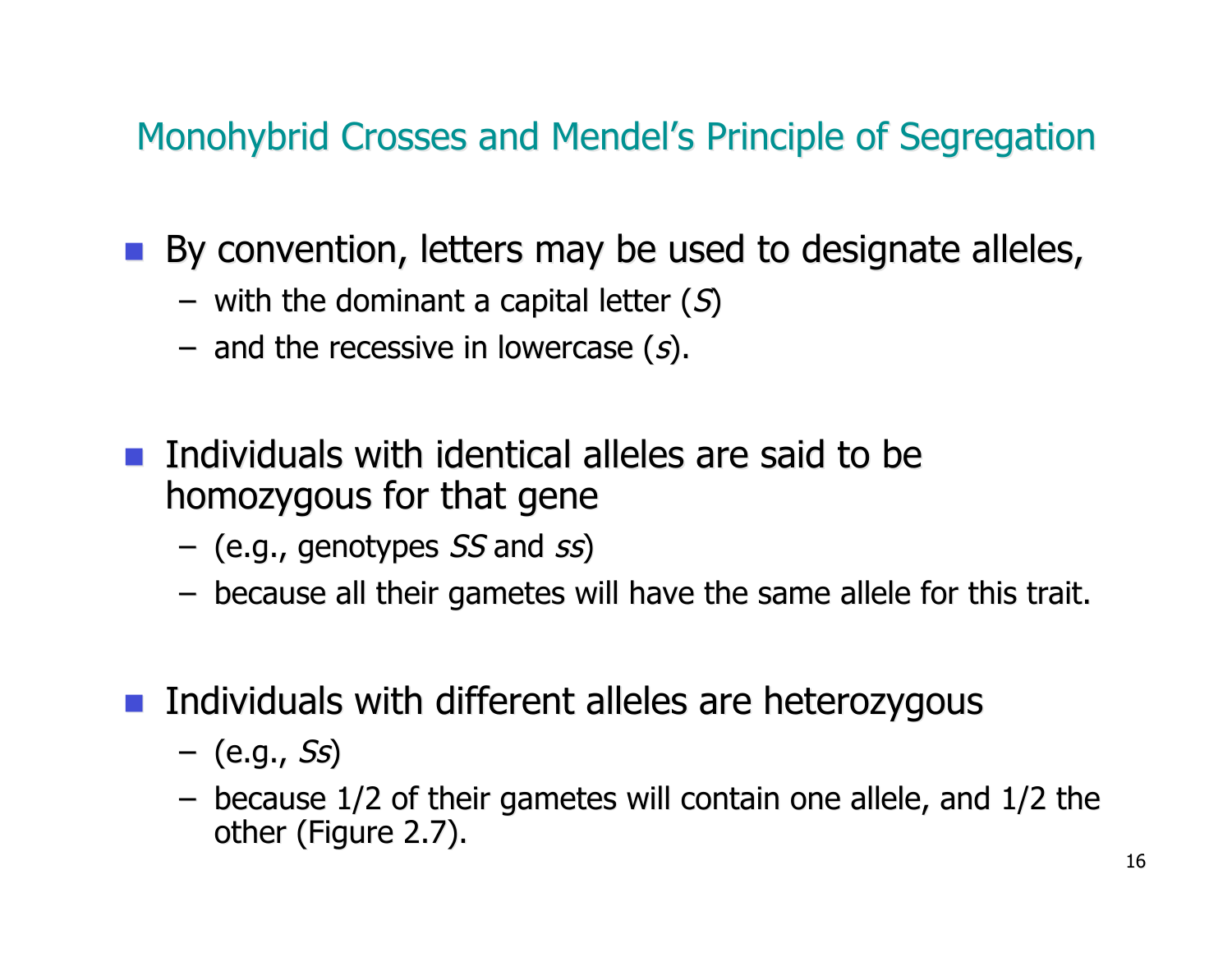



17 Peter J. Russell, *iGenetics*: Copyright © Pearson Education, Inc., publishing as Benjamin Cummings.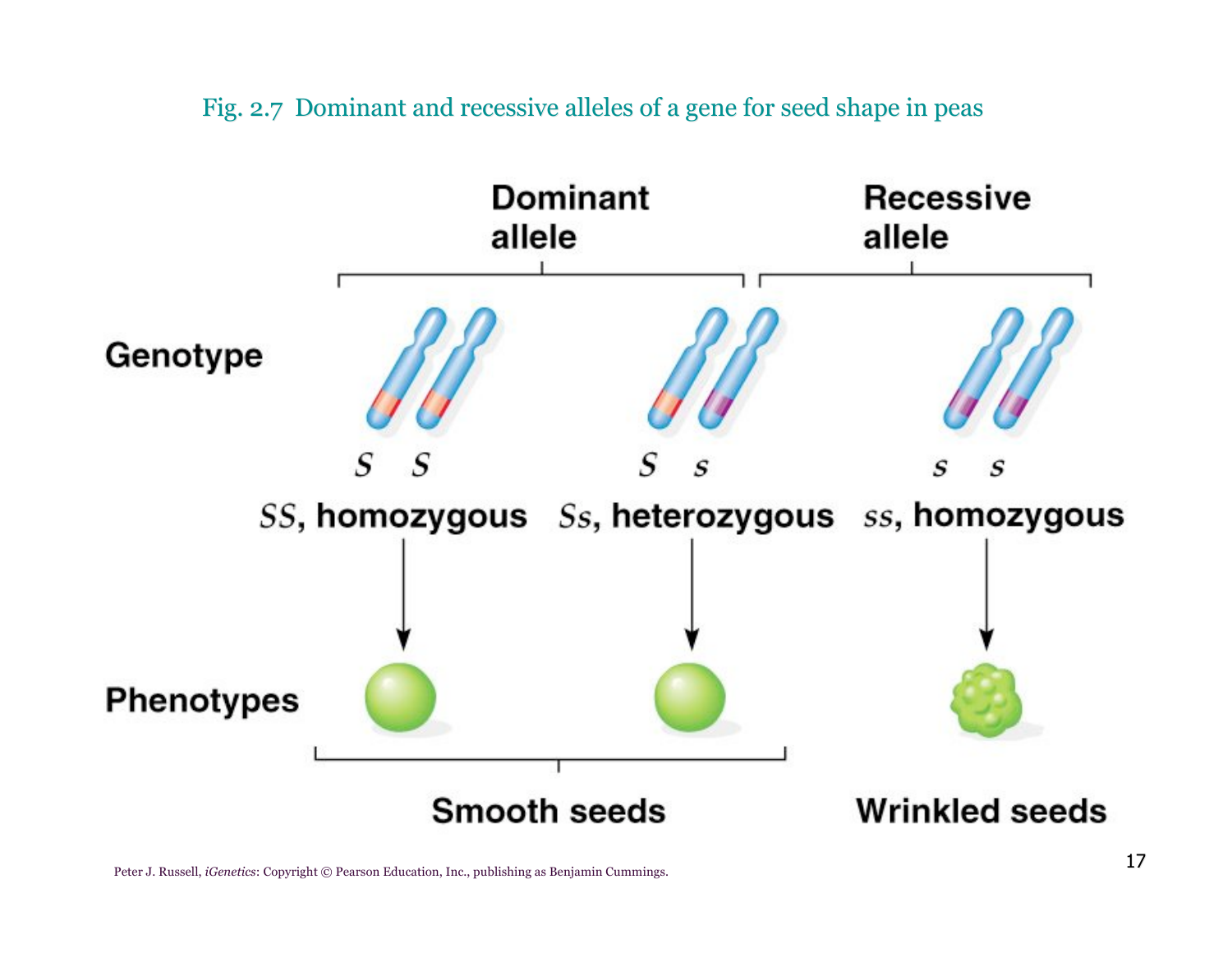### Monohybrid Crosses and Mendel's Principle of **Segregation**

- When Mendel had conducted experiments for the seven different traits in garden peas (Table 2.1), he made these conclusions:
	- 1. Results of reciprocal crosses are always the same.
	- 2. The F1 resembled only one of the parents.
	- 3. The trait missing in the F1 reappeared in about  $1/4$ of the F2 individuals.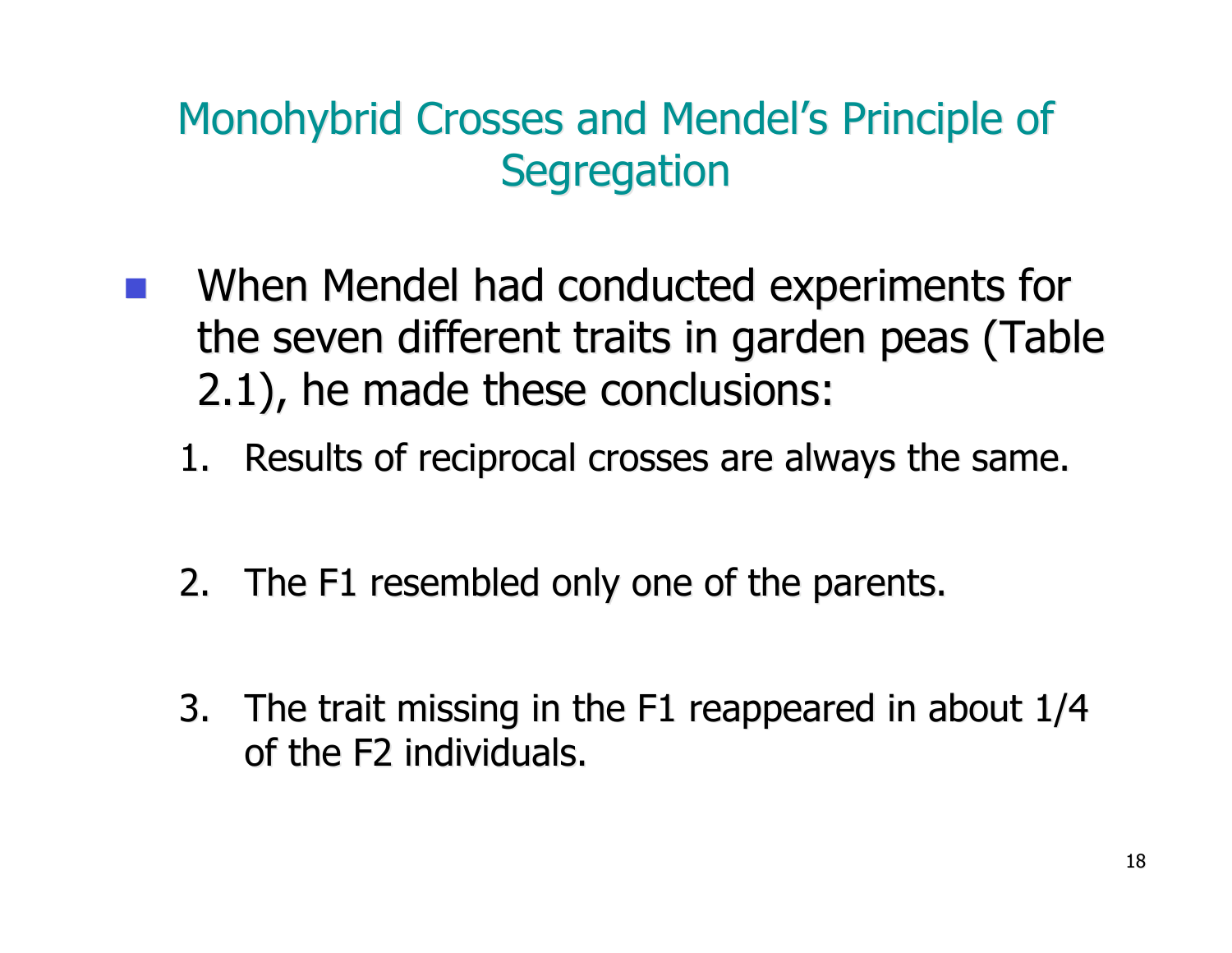### Punnett Squares

- **E** A Punnett square is a grid that enables one to predict the outcome of simple genetic crosses
	- proposed by the English geneticist, Reginald Punnett
- $\blacksquare$  1. Write down the genotypes of both parents
	- $-$  Male parent =  $\tau t$
	- Female parent = Female parent = *Tt*
- $\blacksquare$  2. Write down the possible gametes each parent can make.
	- Male gametes: Male gametes: *T* or *t*
	- Female gametes: Female gametes: *T* or *t*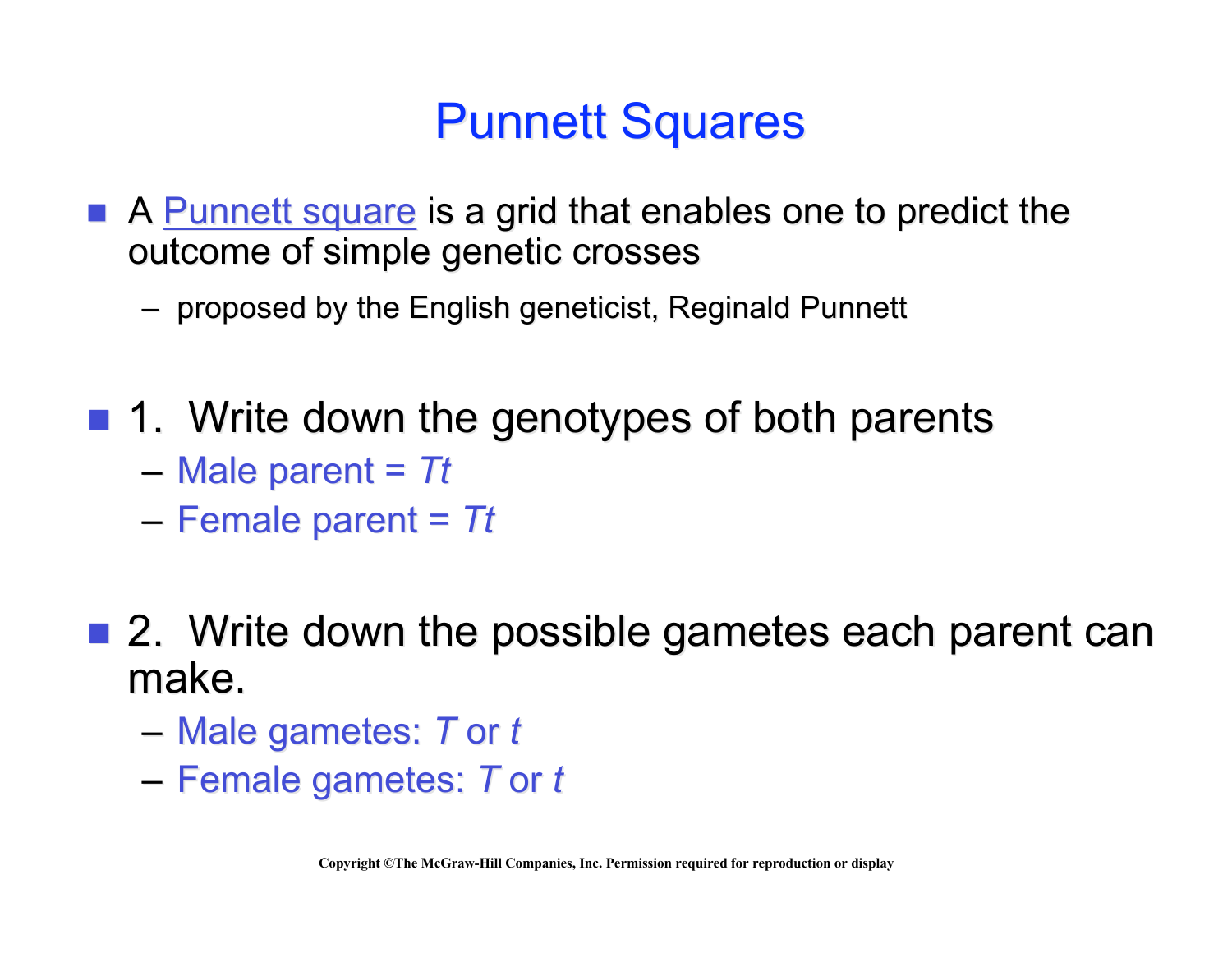#### ■ 3. Create an empty Punnett square



#### $\blacksquare$  4. Fill in the Punnett square with the possible genotypes of the offspring

**Copyright ©The McGraw-Hill Companies, Inc. Permission required for reproduction or display**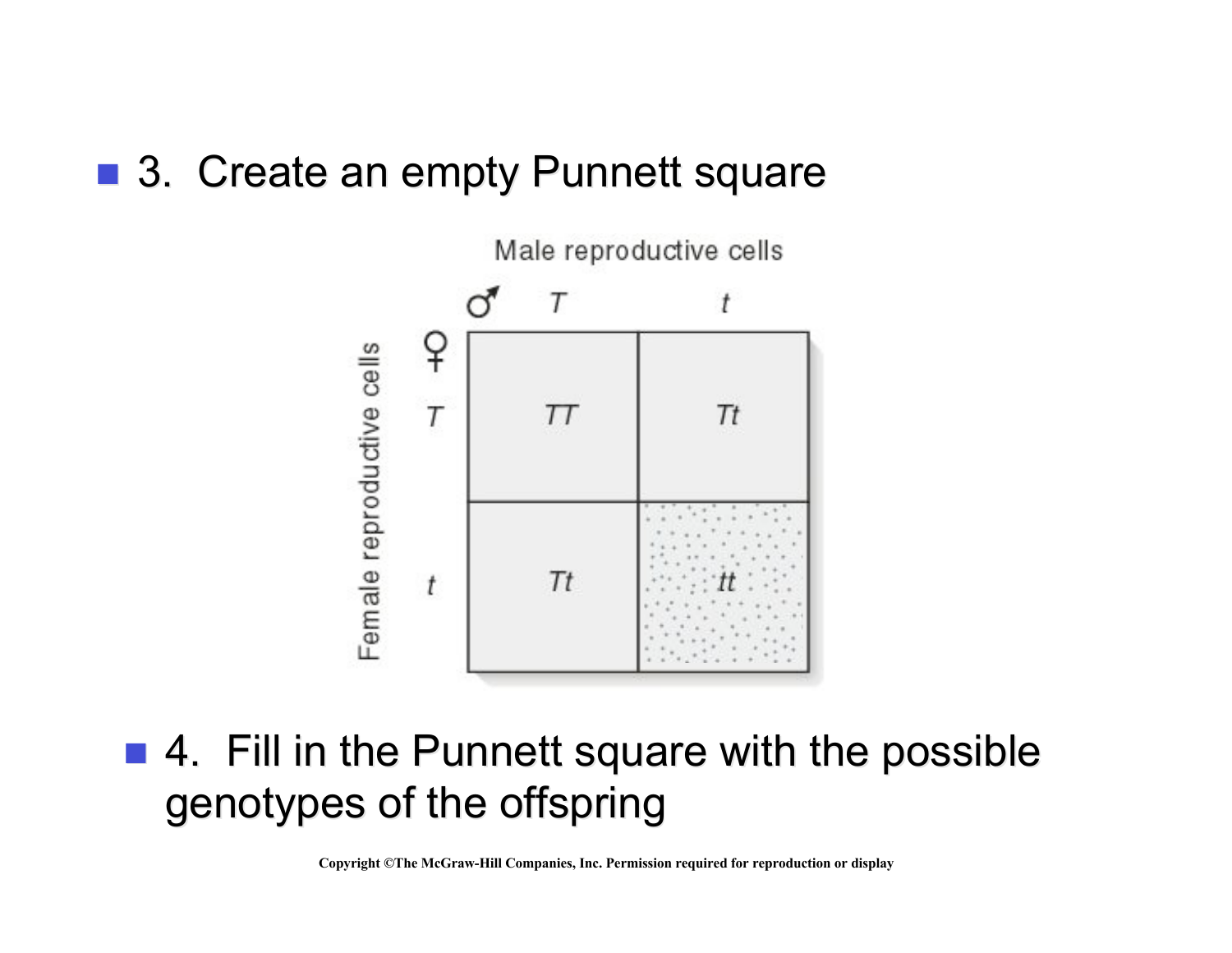- 5. Determine the relative proportions of genotypes and phenotypes of the offspring
	- Genotypic ratio
		- "TT : Tt : tt
		- " 1 : 2 : 1
	- Phenotypic ratio
		- $\blacksquare$  Tall : dwarf
		- $\blacksquare$  3 : 1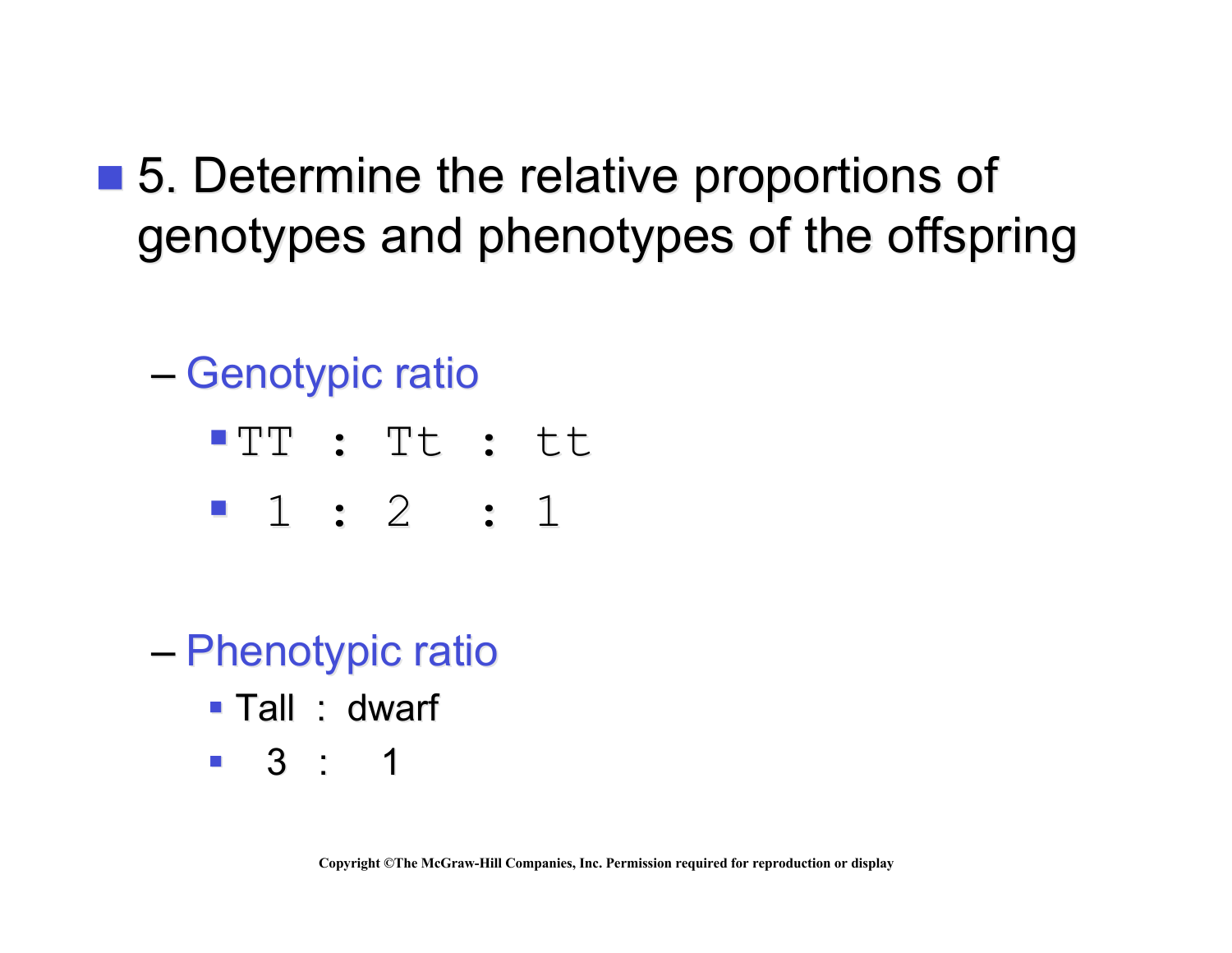# The Principle of Segregation

- $\blacksquare$  The first Mendelian law, the principle of segregation, states:
	- $-$  "Recessive characters, which are masked in the F1 from a cross between two true-breeding strains, reappear in a specific proportion in the F2."
- **This is because alleles segregate during** anaphase I of meiosis
	- and progeny are then produced by random combination of the gametes.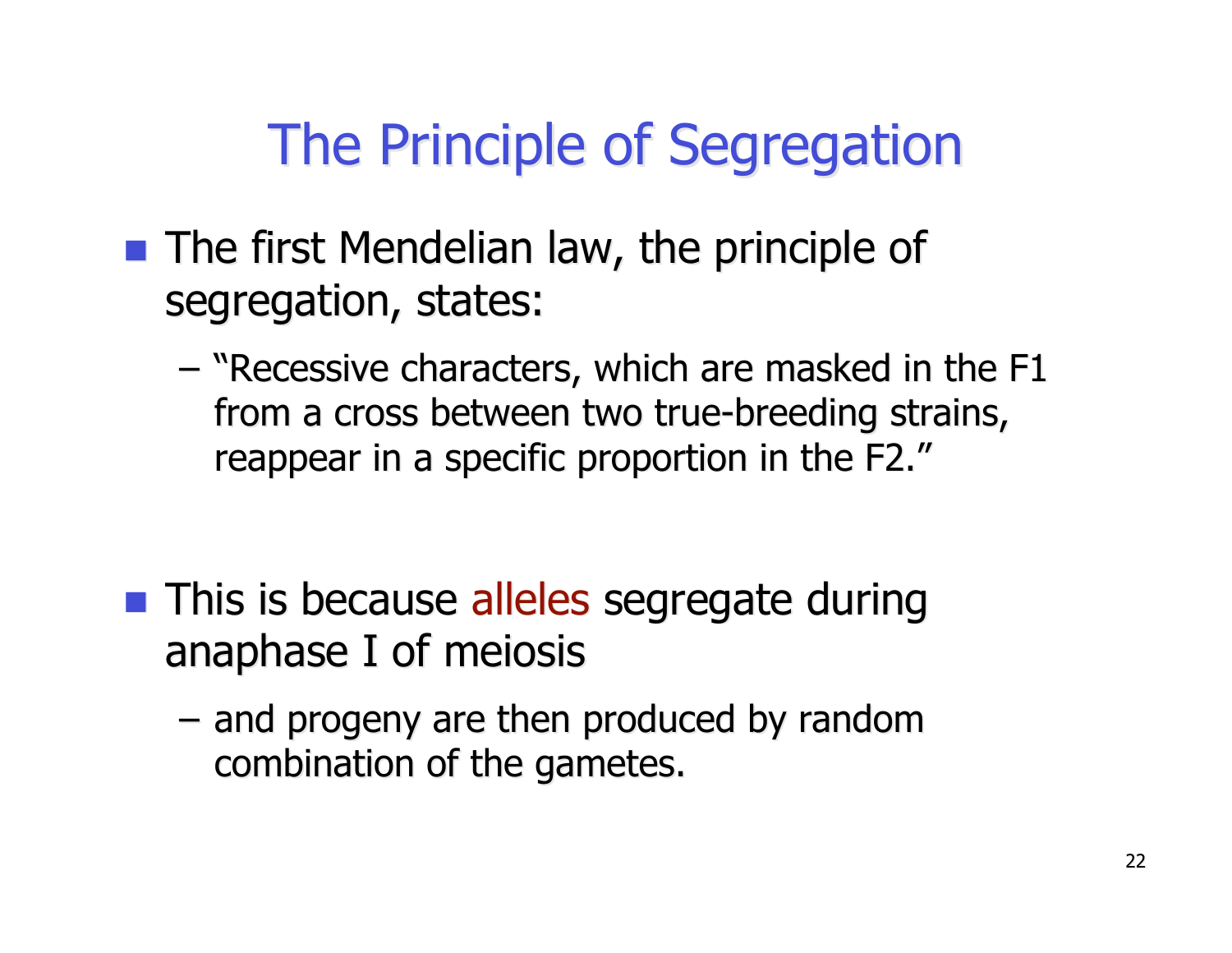Confirming the Principle of Segregation:

**In Mendel observed that plants with the** recessive phenotype are all true breeding.

## $\blacksquare$  Not true for the dominant phenotype

- When plants with the dominant phenotype are self crossed
	- $\blacksquare$  1/3 are true-breeding,
	- $\blacksquare$  and 2/3 produce progeny with both phenotypes
	- $\blacksquare$  (Figure 2.10).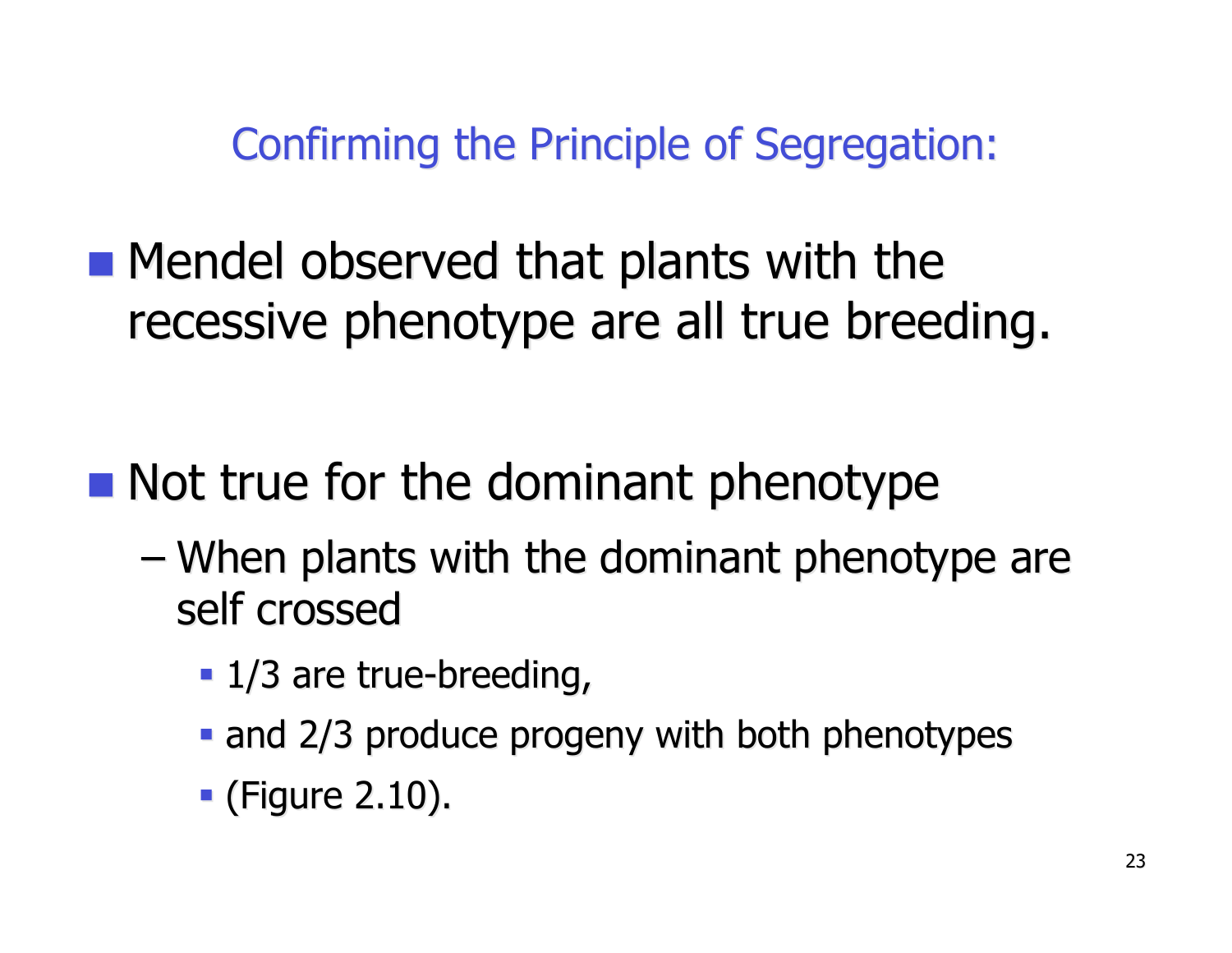

**2** Peter J. Russell, *iGenetics*: Copyright © Pearson Education, Inc., publishing as **Benjamin Cummin Cummin Cummin Cummin Cummings.**<br>Benjamin Cummin Cummings: 3/4 smooth seeds, <sup>1</sup>/4 wrinkled seeds

Fig. 2.10b Mendel's first law, principle of segregation of Mendelian factors: Production of the  $F<sub>2</sub>$  generation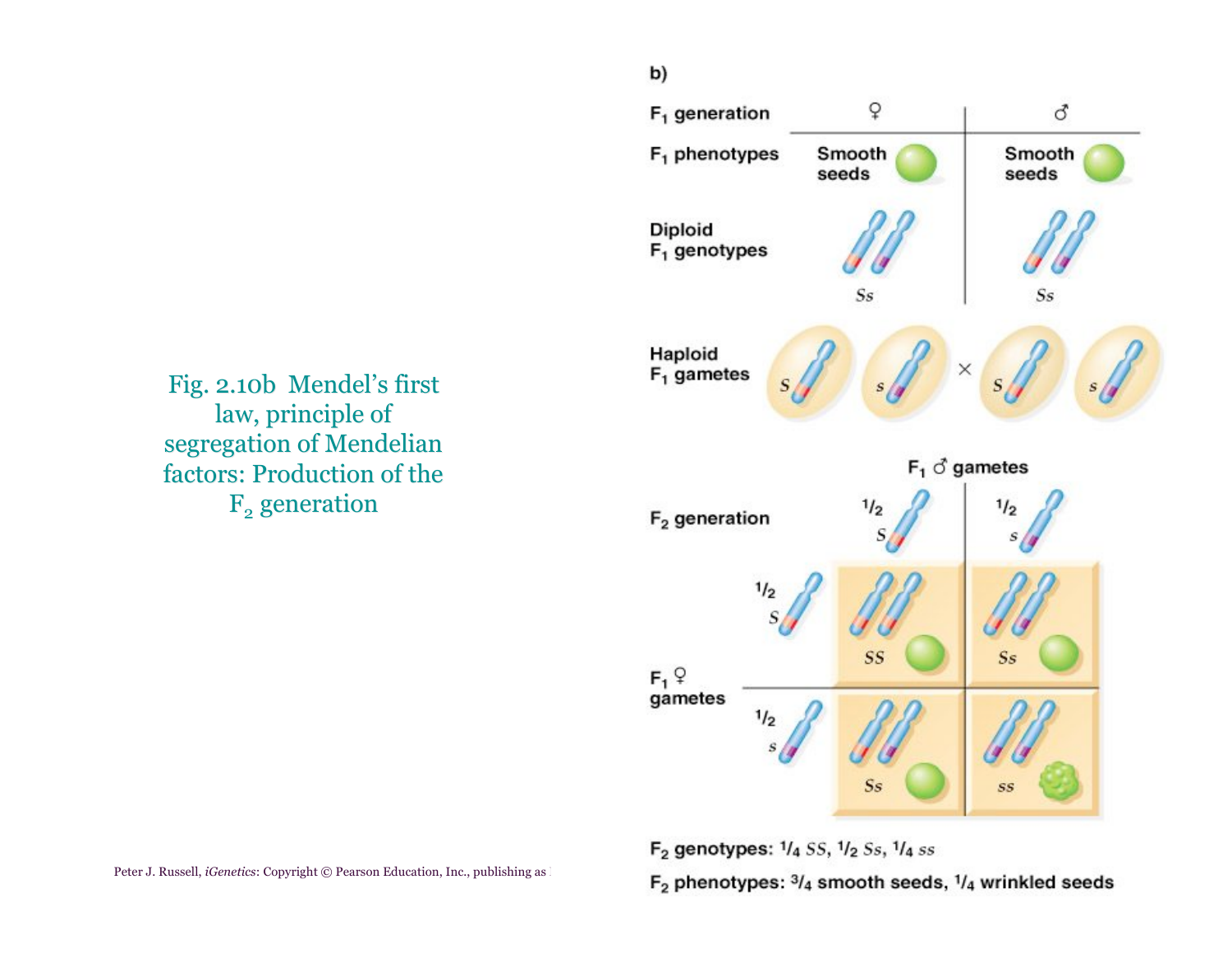### Confirming the Principle of Segregation:

 $\blacksquare$  You can determine whether an individual with the dominant phenotype is homozygous or heterozygous by self crossing the individuals (Figure 2.11).

Fig. 2.11 Determining the genotypes of the  $F<sub>2</sub>$  smooth progeny of Figure 2.10 by selfing the plants grown from the smooth seeds

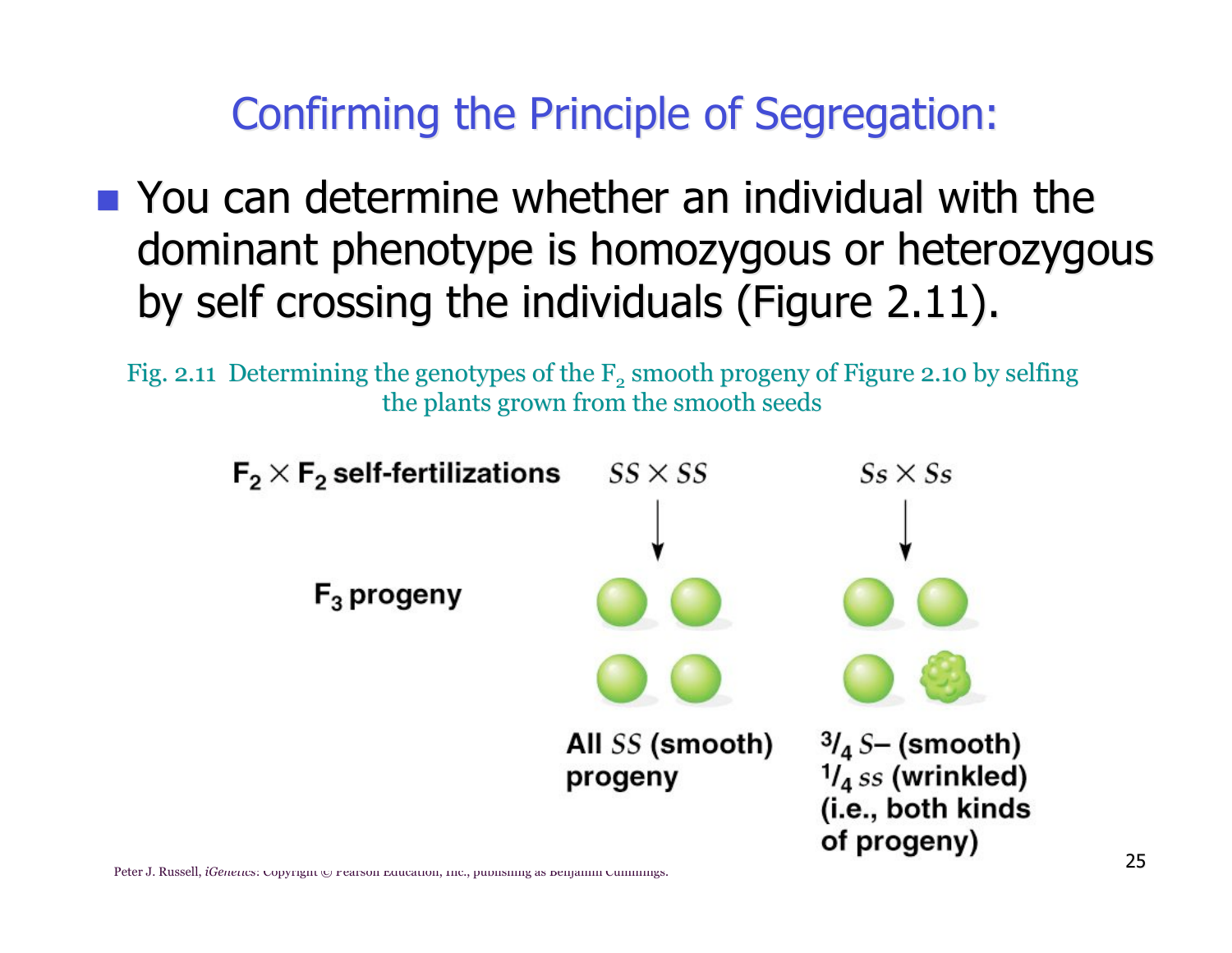#### Confirming the Principle of Segregation: **Testcrosses**

- $\blacksquare$  A more common way to determine whether an individual with the dominant phenotype is homozygous or heterozygous is to perform a testcross
	- $-$  By definition you must cross the individual with one that is homozygous recessive (Figure 2.11).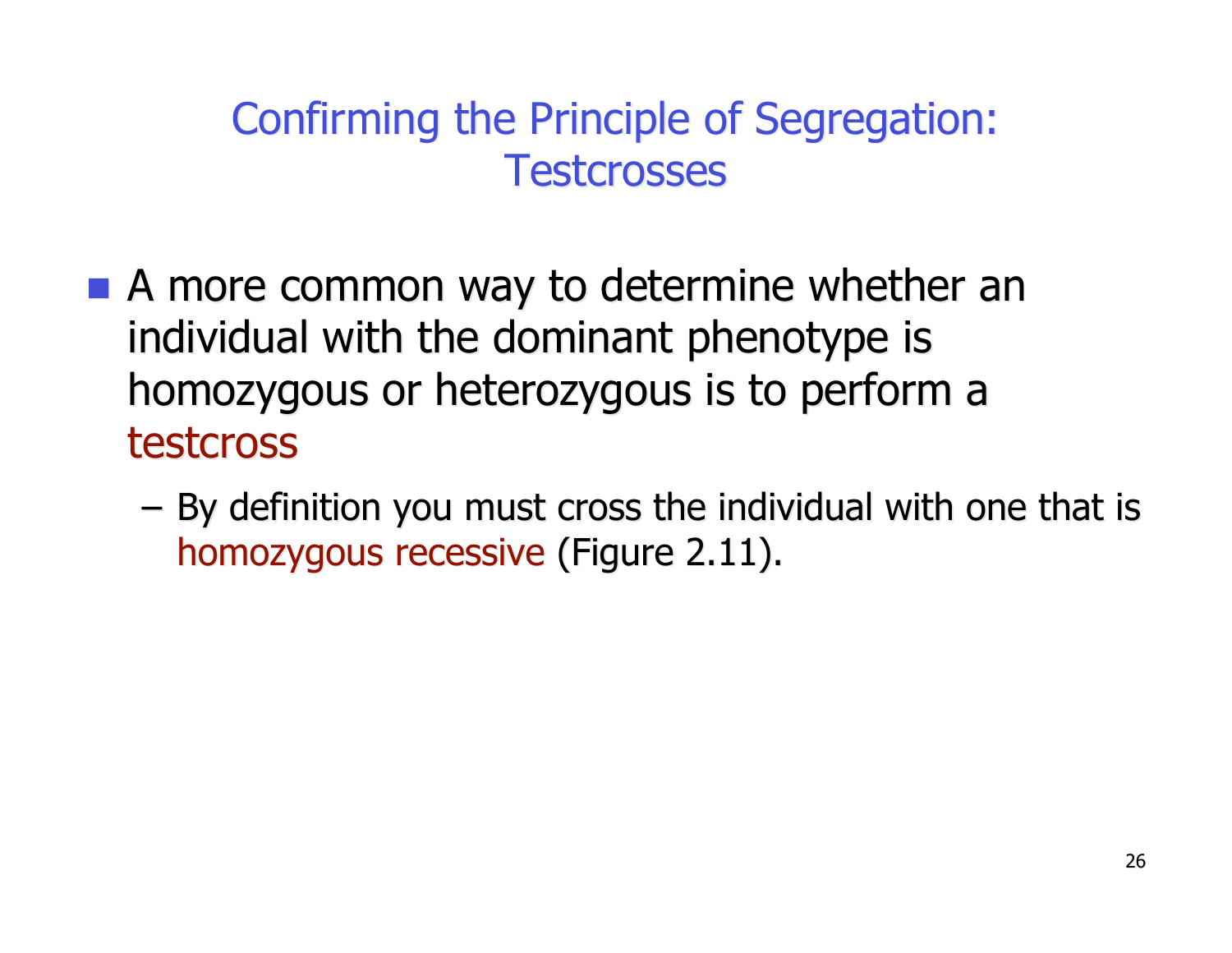### **Testcrosses**

- $\blacksquare$  A test cross allows one to determine the alleles carried by the  $F1$  parent:
- because the test cross parent can only contribute the recessive allele - is ALWAYS homozygous recessive!
- $\blacksquare$  The phenotypes of the resulting progeny allow you to determine the genotype of the F1 parent.

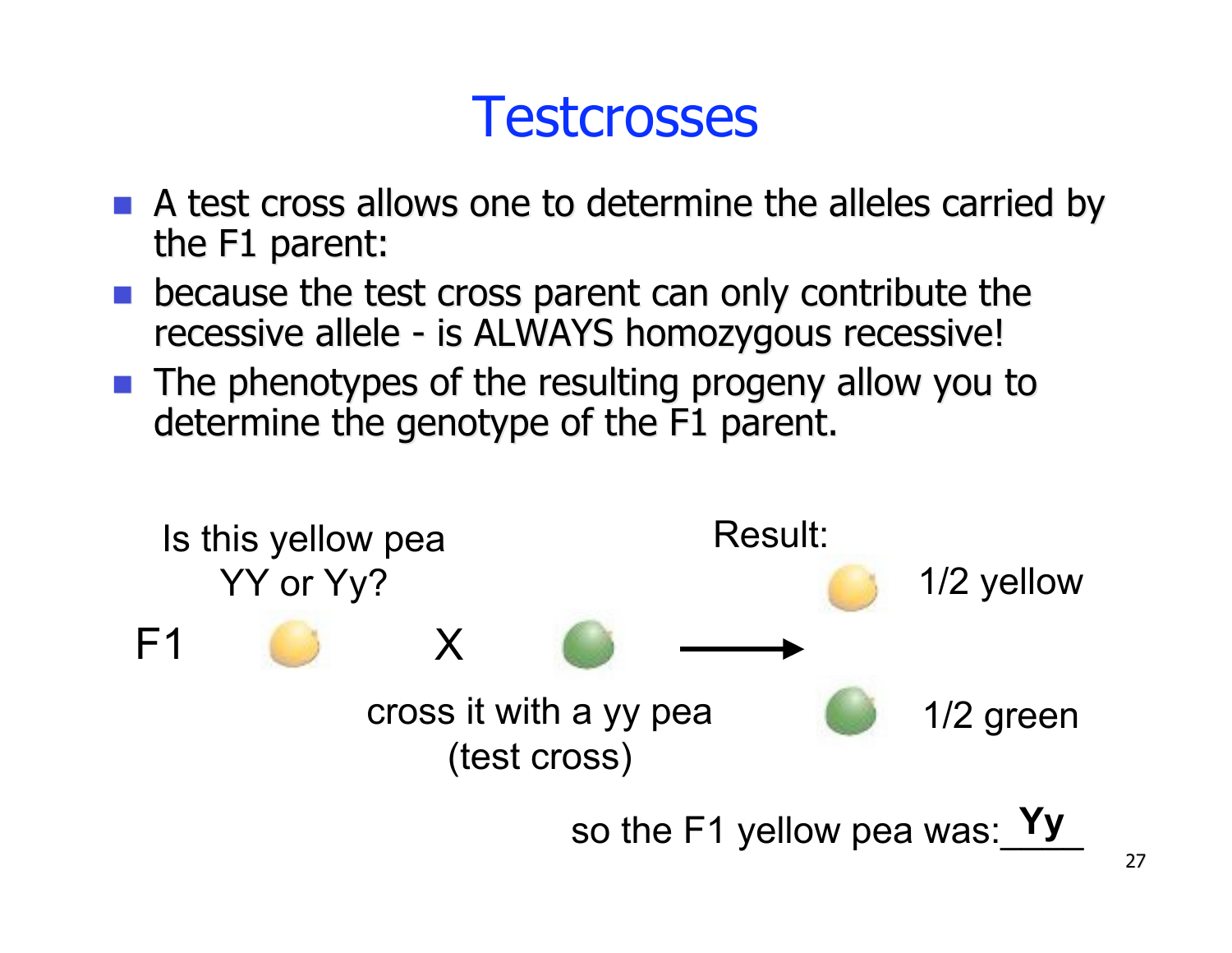# **Testcrosses**

- $\triangleright$  Used to determine the genotype of a phenotypically dominant individual
	- is a round pea plant heterozygous (Rr)
	- or homozygous (RR)?
- $\triangleright$  Cross with individual with known genotype... a phenotypically recessive individual
	- in this case, wrinkled pea plant (rr)
- $\triangleright$  Test for **hidden** recessive genes with **homozygous recessive** tester strain **phenotype** of progeny from test cross indicates the **genotype** of tested parent

#### $\triangleright$  DEFINITION:

- $\triangleright$  A **test cross** is a cross of the  $F_1$  plant to a **homozygous recessive** plant
- $\triangleright$  Test crosses help establish gentoype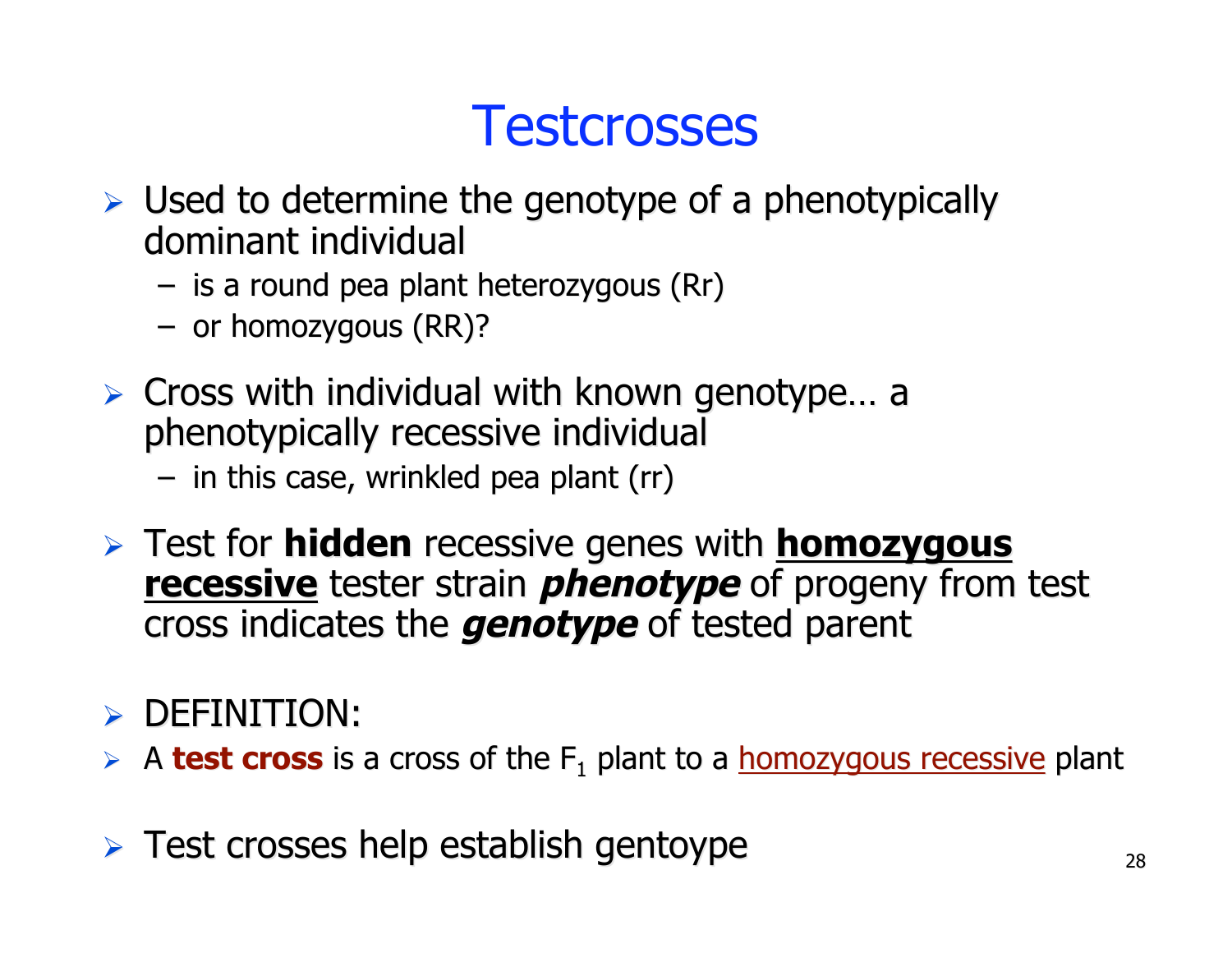# Expected Results of a Testcross

- $\triangleright$  Yellow pea is dominant to green pea
- $\triangleright$  Cross A = If homozygous
	- **YY** X **yy** (tester)
	- expect 100% of progeny are dominant phenotype
	- progeny will all be **Yy**
- $\triangleright$  Cross BN = If heterozygous
	- **Yy** X **yy** (tester)
	- expect 50% of progeny are recessive phenotype (**yy**)
	- 50% are **Yy**
- $\triangleright$  This works for all 7 of Mendel's chosen traits
- $\triangleright$  (and many others)

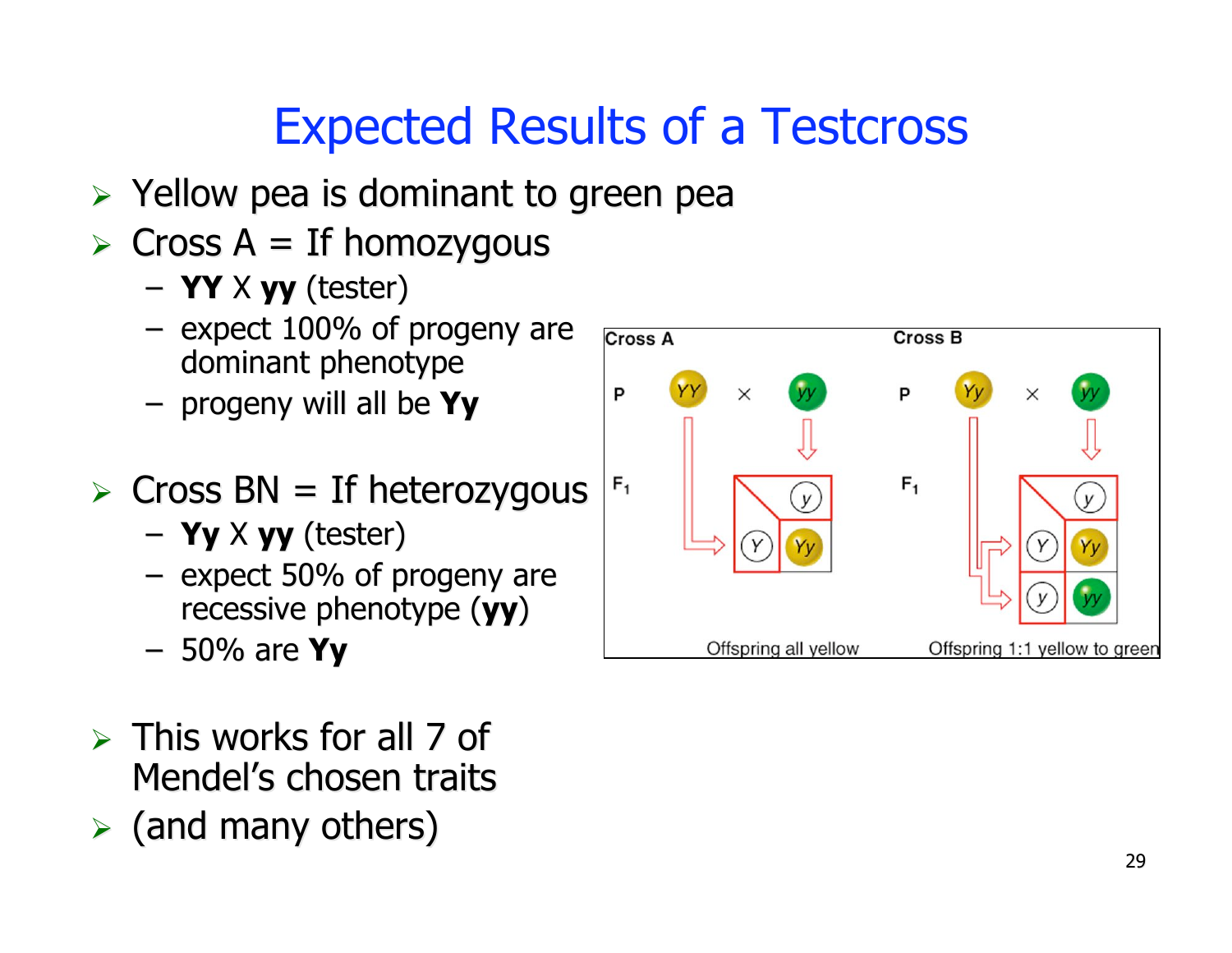- **If Mendel had a homozygous tall plant what** would the genotype look like from this individual?
- $1)$  tall
- 2) short
- $3)$  TT
- 4) Tt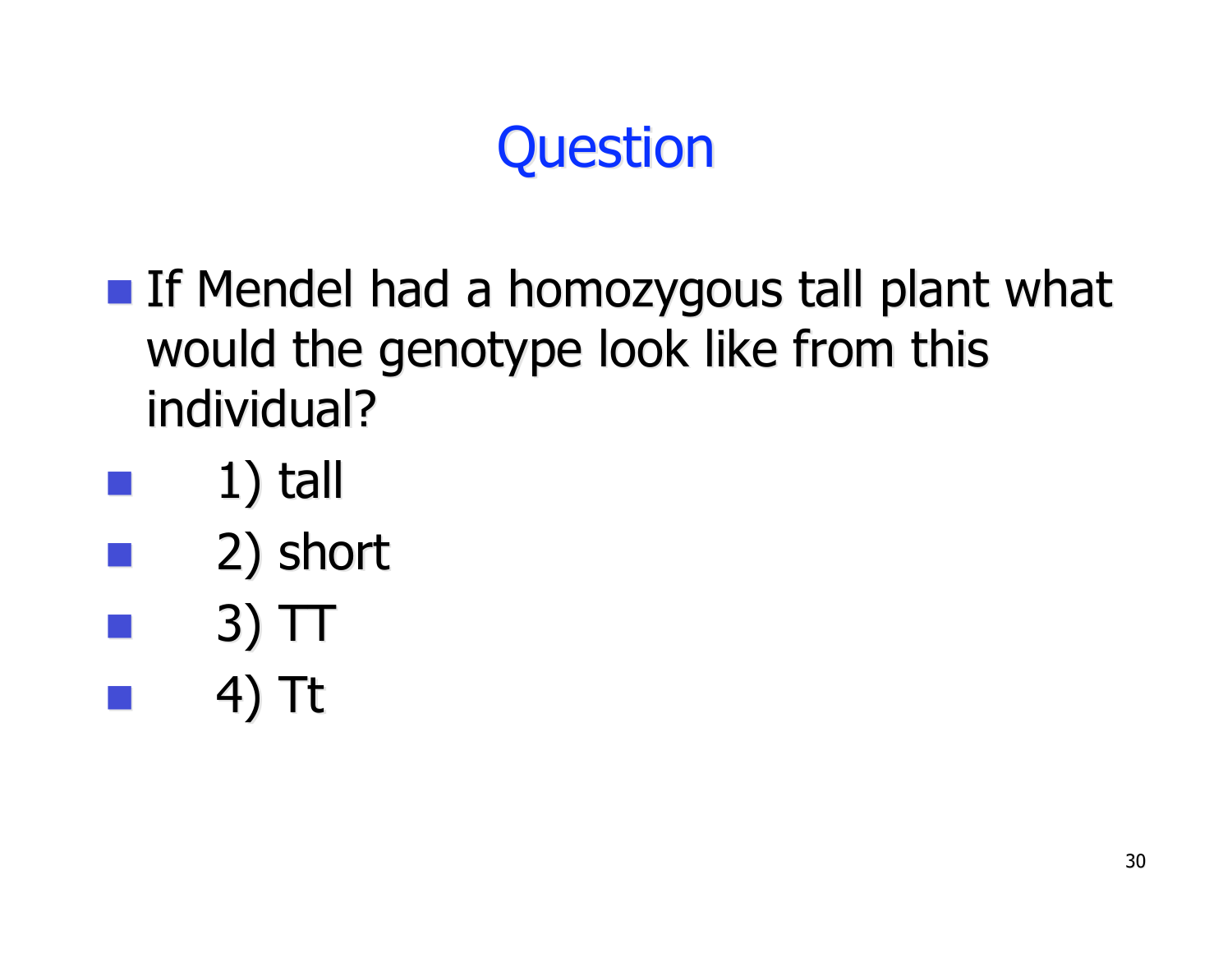- **If Mendel had a homozygote recessive plant** for height what would the phenotype look like from this individual?
- $1)$  tall
- 2) short
- $3)$  TT
- 4) Tt

|<br>|-<br>|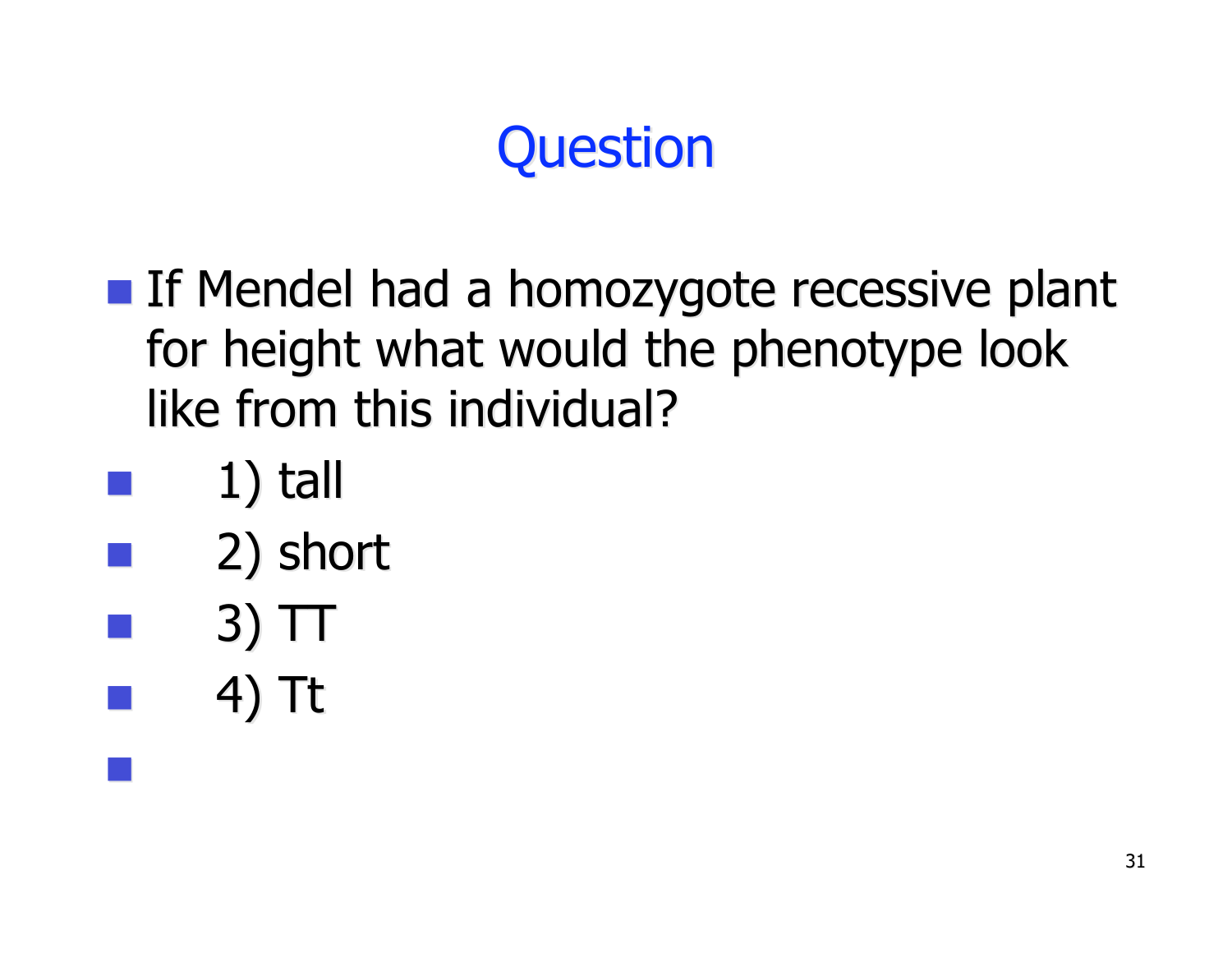- **If homozygous recessive for plant** height what would gametes look like?
- $1)$  all  $TT$
- $2)$  all tt
- $3)$  half T and half t
- $4)$  all t
	- ! 5) all T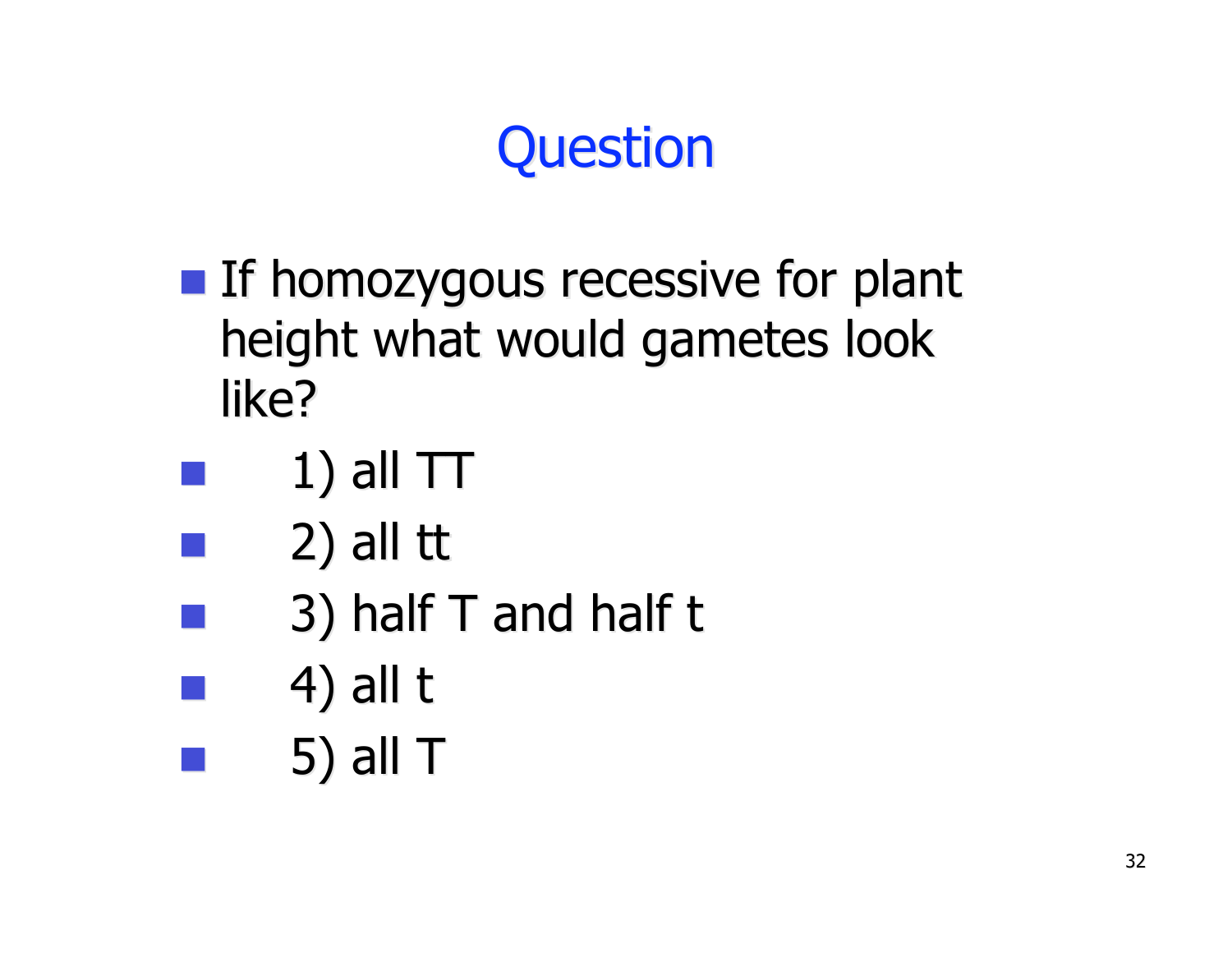- **E** Assume that in guinea pigs, dark brown fur  $(B)$  is dominant to black fur (b). If you mate a black guinea pig with a homozygous brown guinea pig, what proportion of the progeny will be homozygous?
	- $-1.100\%$
	- $-2.50\%$
	- $-3.35%$
	- $-4.$  none